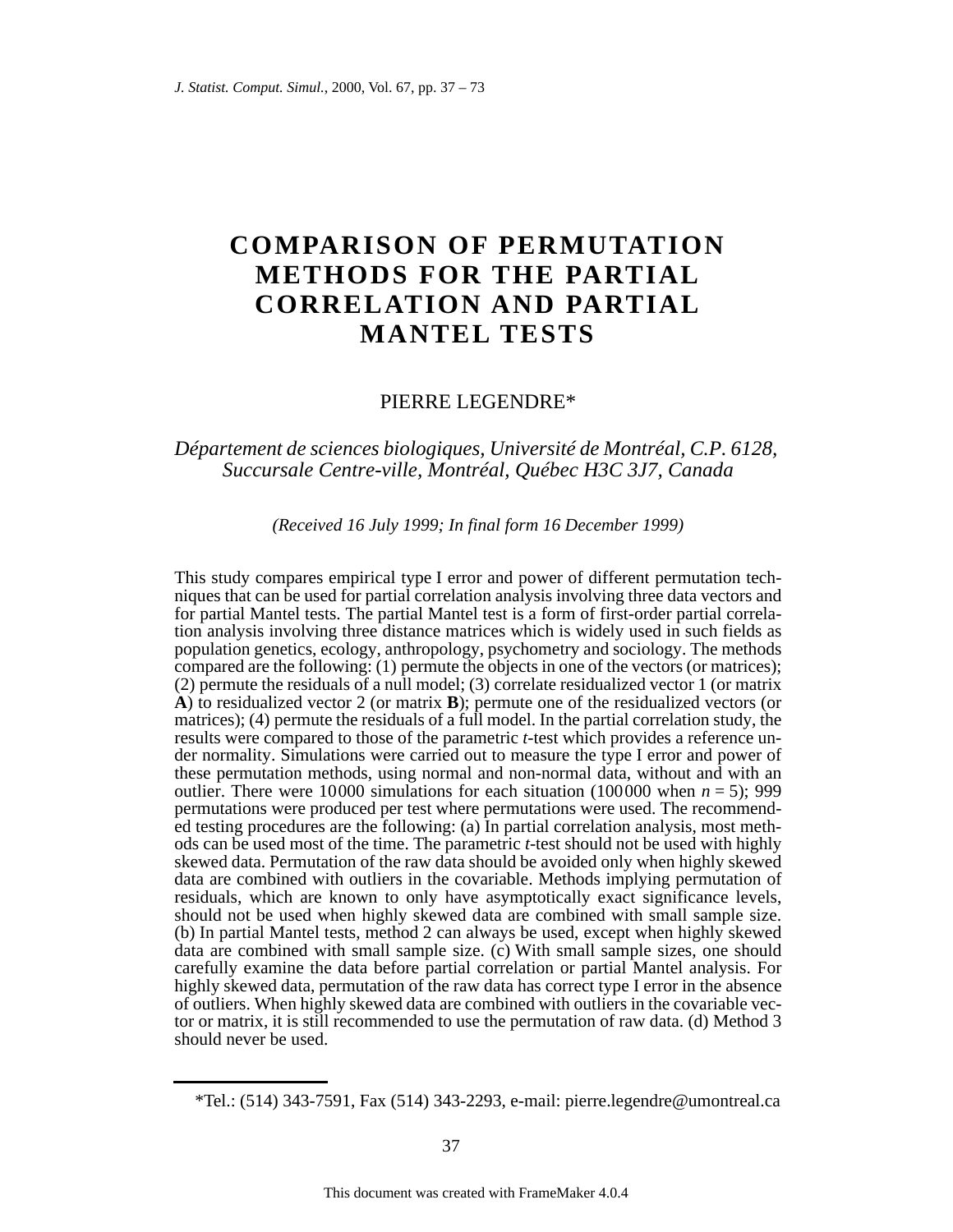*Keywords:* Partial correlation, Mantel test, partial Mantel test, permutation test, power, simulation study, type I error.

# **1. INTRODUCTION**

Multivariate tables of observations are often condensed into resemblance (or association) matrices among the observations or sampling units (objects), computed using similarity or distance (also called dissimilarity) coefficients. Without loss of generality, the following discussion will focus on distance matrices.

Several forms of data analysis, *e.g.,* clustering and ordination, are based upon distance matrices. Researchers may also wish to compare two or several distance matrices about the same objects in order to test a hypothesis concerning an assumed relationship between matrices. The most widely used method for assessing the relationship between two distance matrices is the Mantel (1967) test; the Mantel statistic is tested either by randomization or through an asymptotic normal approximation. The space-time clustering procedure of Mantel (1967) was originally designed to relate a matrix of spatial distance measures and a matrix of temporal distances in a generalized regression approach. Since Mantel and Valand (1970), the procedure, known as the *Mantel test* in the biological and environmental sciences, includes any analysis relating two distance matrices or, more generally, two resemblance or proximity matrices. Indices of spatial autocorrelation such as Moran's *I* and Geary's *c* coefficients may be considered as special cases of the Mantel test (Anselin, 1995).

For three matrices, Smouse *et al.* (1986) have proposed an extension of the Mantel test to carry out partial correlation analysis in population genetics. The method was first applied to ecological data by Legendre and Troussellier (1988). In population genetics, the first matrix may reflect genetic distances among colonies, the other two matrices representing environmental and geographic distances. In ecology, one may be interested, for instance, in relating a matrix of faunal resemblance among sites, estimated from a species presence-absence or abundance data table, to a matrix of environmental resemblance, while controlling for geographic distances recorded in a third matrix. In partial Mantel analysis,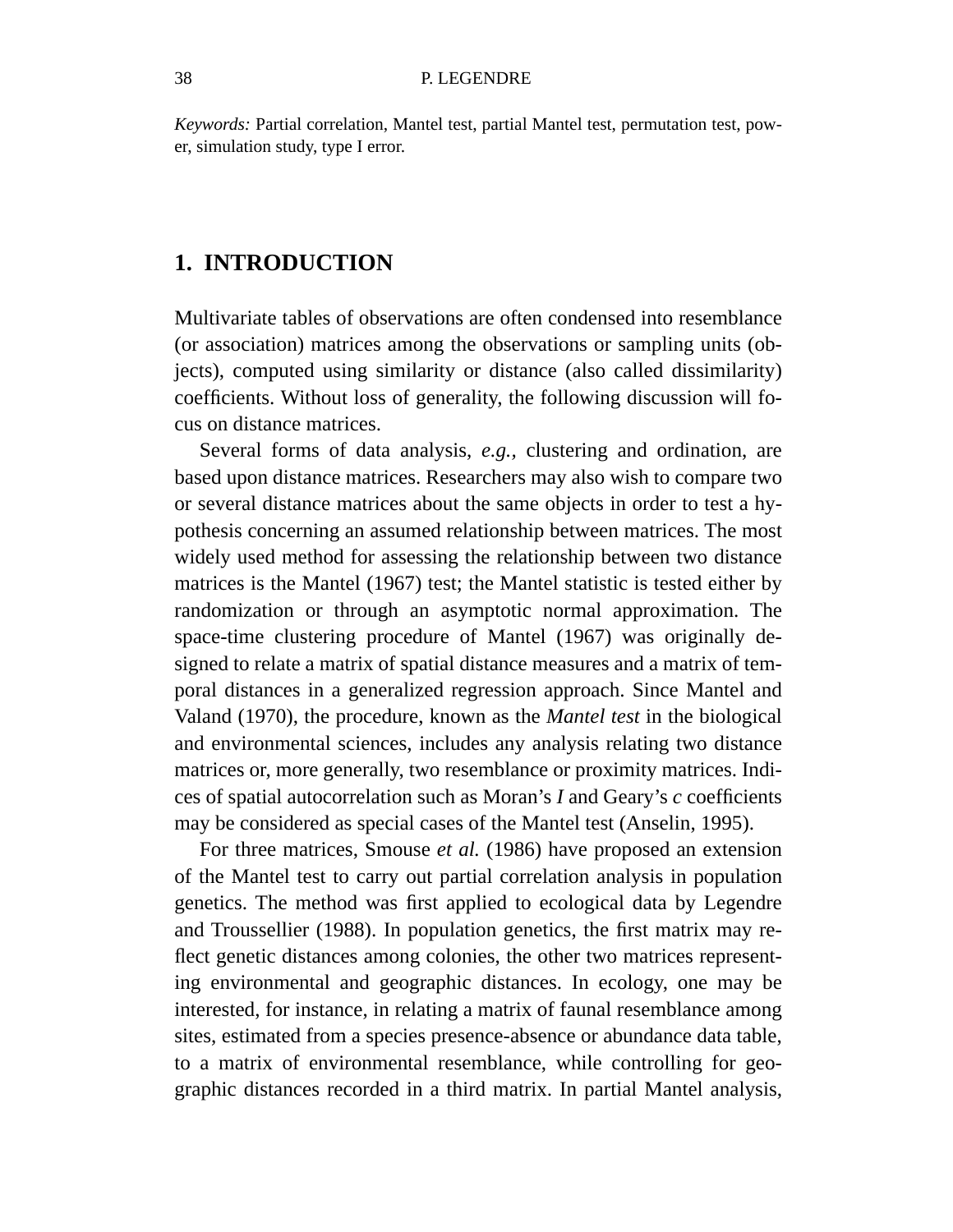randomization tests are used in all cases (Manly, 1997). The Mantel and partial Mantel tests are prime research tools in such fields as population genetics, ecology, anthropology, psychometry and sociology.

For more than three matrices, multiple regression on distance matrices has been suggested by several authors (Hubert and Golledge, 1981; Smouse *et al.*, 1986; Manly, 1986; Krackhardt, 1988). Legendre *et al.* (1994) have described appropriate randomization testing procedures for different types of dependent matrices (ordinary similarity or distance matrices, ultrametric matrices, and additive-tree matrices).

This paper reports the results of a simulation study undertaken to empirically compare type I error and power of different permutation methods that can be used for testing the significance of the Mantel correlation statistic in simple and partial Mantel tests. Some of these methods have been reported in the literature and represent accepted ways of testing the Mantel and partial Mantel statistics. The present research was motivated by the simulation study of Anderson and Legendre (1999) which highlighted problems encountered in various situations, in multiple regression analysis, when using these same permutation methods. Two other methods of performing partial Mantel tests are described here for the first time; they are derived from the literature on multiple regression; see Section 4. Simulations were carried out to measure the type I error and power of the various permutation methods, using normal and non-normal data, without and with an outlier. Conclusions are drawn as to the procedures which seem appropriate to each situation.

Some statistical questions had to be answered before launching the partial Mantel study. So, a study was first carried out to compare empirical type I error and power of the same permutation techniques, applied to first-order partial correlation coefficients. For normally-distributed data, the parametric normal-theory *t*-test can be used as reference to assess the results of the various permutation methods. The study of partial correlation coefficients will serve to (a) detect anomalies in the permutation techniques under study, in the well-understood context of partial correlations, and (b) explain some of the results that will also be found in the partial Mantel study.

Users of the Mantel and partial Mantel tests usually have one-tailed alternative hypotheses. For this reason, the simulations reported in this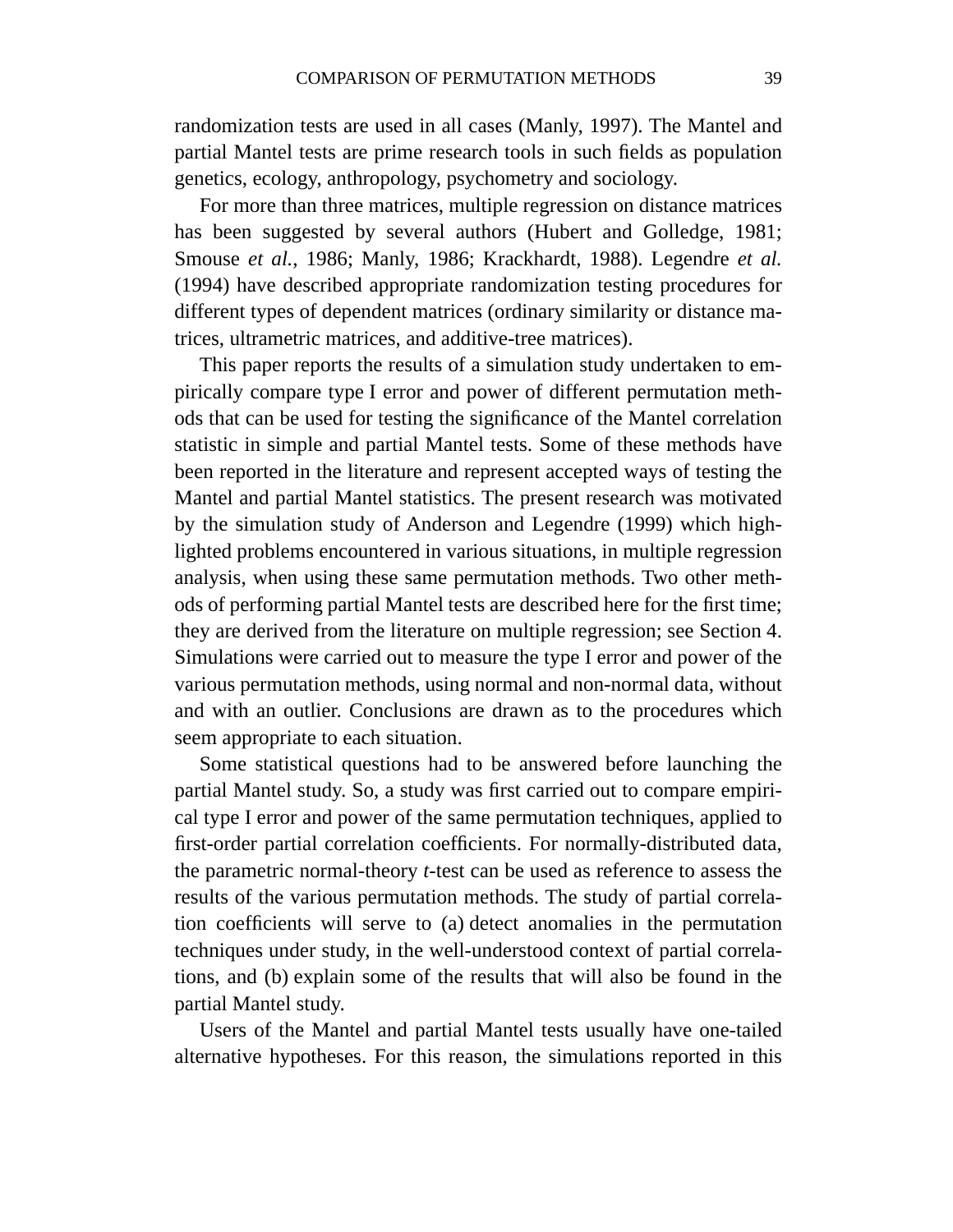paper involve one-tailed tests, except where specified. The upper tail was used for convenience.

# **2. FIRST-ORDER PARTIAL CORRELATION**

The well-known formula for a first-order partial correlation coefficient is:

$$
r(\mathbf{x}_1 \mathbf{x}_2 \cdot \mathbf{x}_3) = \frac{r(\mathbf{x}_1 \mathbf{x}_2) - r(\mathbf{x}_1 \mathbf{x}_3) r(\mathbf{x}_2 \mathbf{x}_3)}{\sqrt{1 - r(\mathbf{x}_1 \mathbf{x}_3)^2} \sqrt{1 - r(\mathbf{x}_2 \mathbf{x}_3)^2}}
$$
(1)

where  $\mathbf{x}_1$ ,  $\mathbf{x}_2$  and  $\mathbf{x}_3$  are random variables (*i.e.*, data vectors). The value  $r(\mathbf{x}_1 \mathbf{x}_2 \cdot \mathbf{x}_3)$  measures the partial correlation between  $\mathbf{x}_1$  and  $\mathbf{x}_2$  when  $\mathbf{x}_3$  is held constant. A parametric test of significance of partial correlation coefficients can be carried out using a *t*-statistic under the assumption of normality. If this condition is not met, a permutation method should be used to perform the test. The permutation methods compared in this study are:

- 1. Permute the raw data in vector  $\mathbf{x}_1$ .
- 2. Permute the residuals of a null model.
- 3. Correlate residualized  $\mathbf{x}_1$  to residualized  $\mathbf{x}_2$ ; permute residualized  $\mathbf{x}_1$ .
- 4. Permute the residuals of a full model.

Details of these methods are given in the section on partial Mantel tests. In addition, parametric *t*-tests were computed in the partial correlation study. Under normality, one expects a permutation test to produce approximately the same results as the parametric *t*-test. So, the parametric *t*-test will be used as a reference to assess some important properties of the various permutation methods.

In correlation analysis, because the statistic  $t = (r\sqrt{v}) / \sqrt{1 - r^2}$  is monotonic to *r* for any constant value of the number of observations *n*, it follows that *r* and *t* are equivalent statistics in permutation tests. The number of degrees of freedom, v, is equal to  $(n-2)$  for a simple correlation coefficient (also called zero-order correlation; Sokal and Rohlf, 1995) and to  $(n-3)$  for a first-order partial correlation coefficient. It could be taken to be (*Ndist* – 2) for a simple Mantel correlation or (*Ndist* – 3) for a first-order partial Mantel correlation, where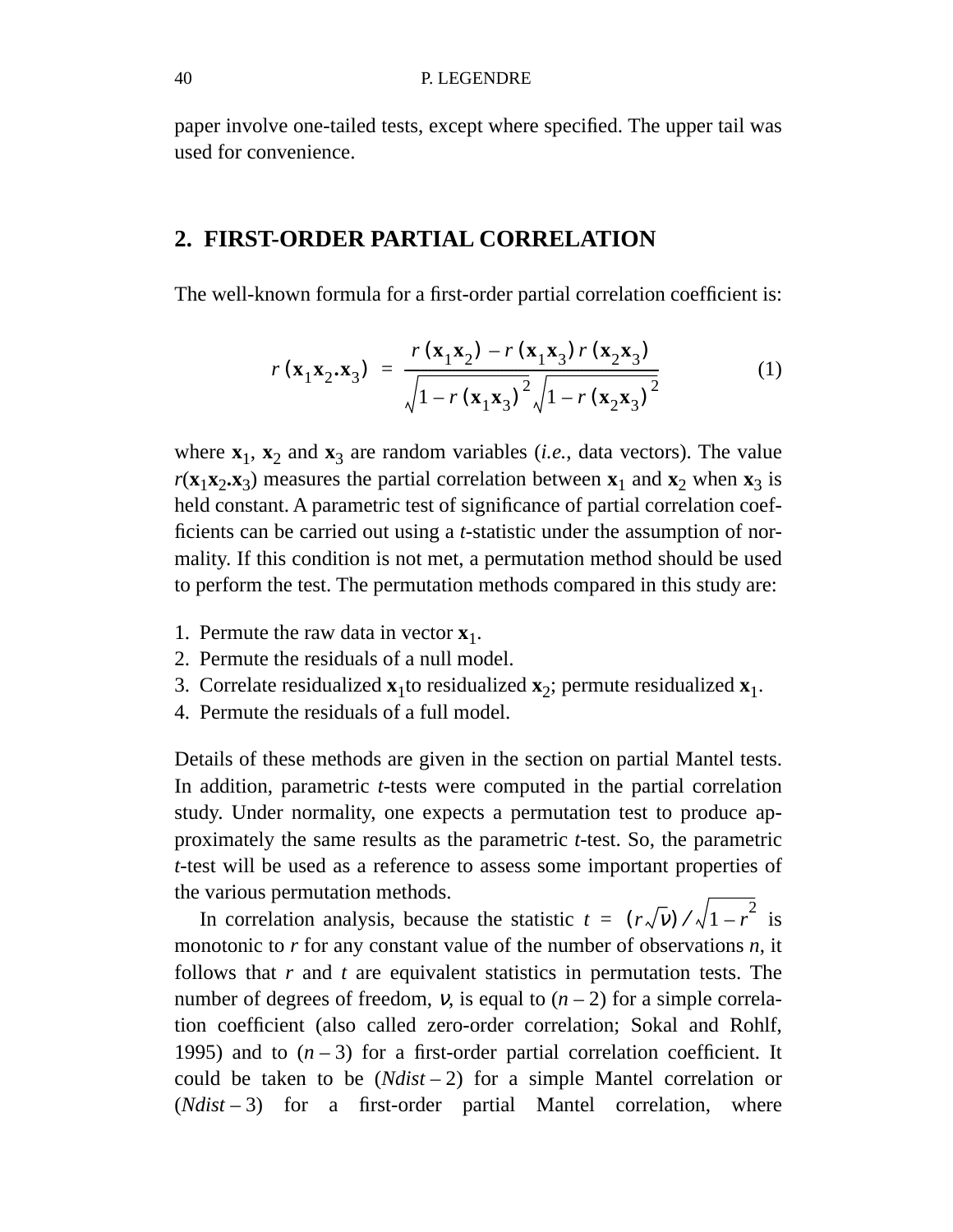$Ndist = n(n-1)/2$  is the number of distances in a half-matrix of distances involving *n* objects. The number of degrees of freedom does not affect the probability obtained during a permutation test because this multiplicative constant is invariant under permutation; so, it can be left out of the equation. Permutation results reported in this paper for partial correlations and partial Mantel tests are identical using either the partial *r* or partial *t* statistics.

A further point of interest is that the *t*-statistic computed for testing the significance of a partial correlation coefficient  $r(\mathbf{x}_1 \mathbf{x}_2, \mathbf{x}_3)$  is identical to the *t*-statistic computed for testing the significance of the partial regression coefficient  $b_{12}$  in the multiple linear regression equation  $\hat{\mathbf{x}}_1 = b_0 + b_{1,2} \mathbf{x}_2 + b_{1,3} \mathbf{x}_3$ . In partial regression analysis, permutation results obtained using a pivotal *t*-statistic differ from results obtained using a non-pivotal partial regression coefficient *b*. Only the partial *t*-statistic, which is pivotal, is expected to produce correct type I error in permutation tests in multiple regression.

# **3. SIMPLE MANTEL TEST**

The simple Mantel test (Mantel, 1967; Mantel and Valand, 1970) is a procedure to test the hypothesis that the distances among objects in a matrix A are linearly independent of the distances among the same objects in another matrix B. The result of this test may be used as support for or against the hypothesis that the process that generated the first set of distances is independent of the process that generated the second set.

The unique feature of the Mantel test is the use of a linear statistic to assess the relationship between two distance matrices. Under the null hypothesis, the objects are the permutable units, not the distances which are not independent of one another; so, for the test of significance, randomization is obtained by permuting the *n* objects of one of the distance matrices. Instead of recalculating the distances after permuting the objects, an algorithm of 'matrix permutation' is used; in this algorithm, the rows and corresponding columns of the matrix are rewritten as if the objects had been permuted in the original rectangular data matrix and the distances recomputed. In computer programs, even this rewriting step can be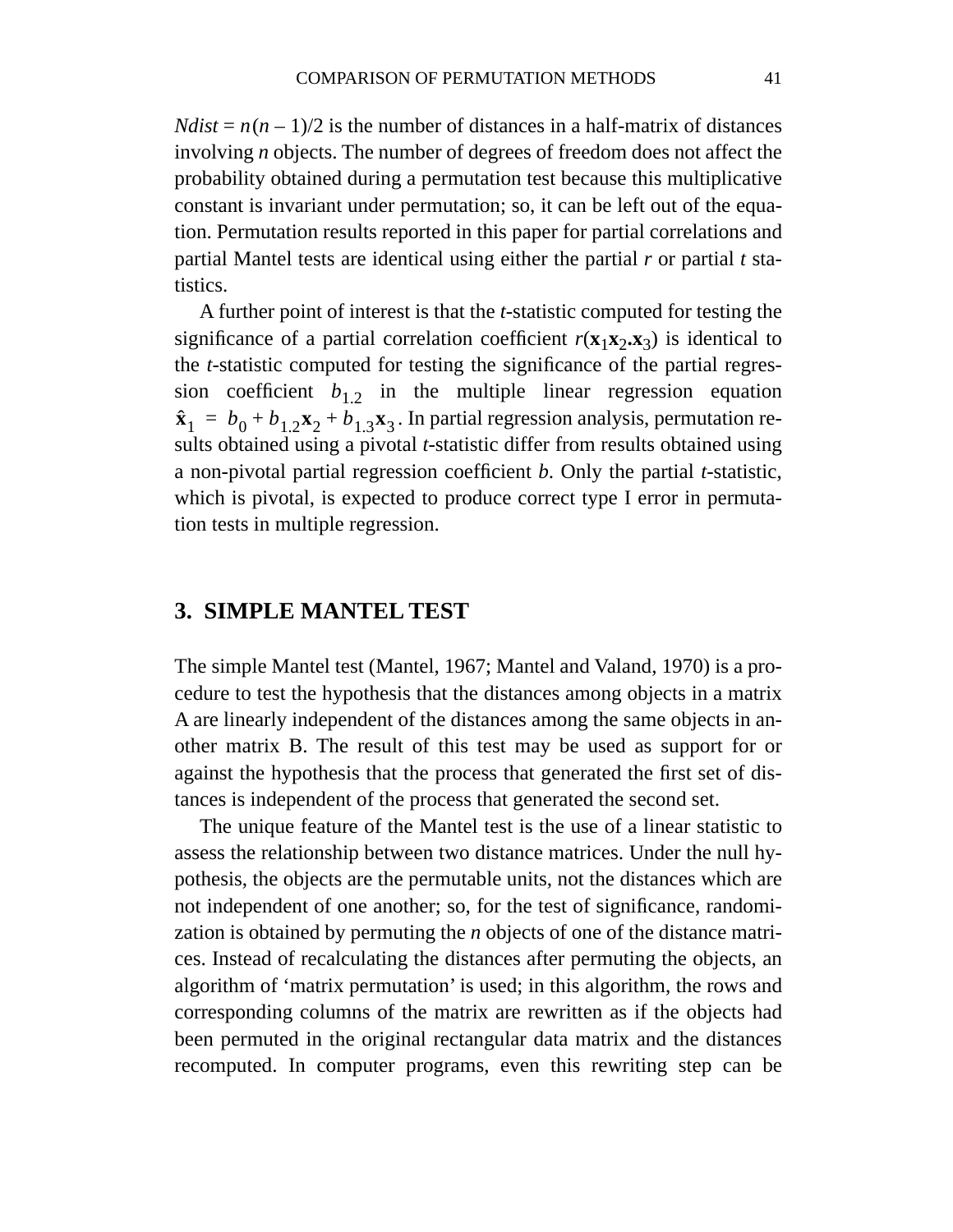avoided by indirect addressing of the matrix elements, using a vector of permuted object numbers. The testing procedure is the following:

- 1. Consider two symmetric resemblance matrices (similarities or distances) **A** and **B**, of size  $(n \times n)$ , whose rows and columns correspond to the same set of objects. Compute the Pearson correlation (or, alternatively, the Spearman correlation: Dietz, 1983) between the corresponding elements of the upper-triangular (or lower-triangular) portions of these matrices, obtaining the Mantel correlation (also called the standardized Mantel statistic)  $r_M(AB)$ , which will be used as the reference value in the test.
- 2. Permute at random the rows and corresponding columns of one of the matrices, say **A**, obtaining a permuted matrix **A**\*. This procedure is called 'matrix permutation'.
- 3. Compute the standardized Mantel statistic  $r_M(A*B)$  between matrices  $A^*$  and **B**, obtaining a value  $r_M^*$  of the test statistic under permutation.
- 4. Repeat steps 2 and 3 a large number of times to obtain the distribution of  $r_M^*$  under permutation. Add the reference value  $r_M(AB)$  to the distribution (Hope, 1968).
- 5. For a one-tailed test involving the upper tail  $(i.e., H<sub>1+</sub>:$  distances in matrices **A** and **B** are positively correlated), calculate the probability (p-value) as the proportion of values  $r_M^*$  greater than or equal to  $r_M(AB)$ . For a test in the lower tail, the probability is the proportion of values  $r_M^*$  smaller than or equal to  $r_M(AB)$ .

Manly (1997) and Legendre and Legendre (1998) have shown that the exact same p-value would be obtained by using the original statistic proposed by Mantel (1967), which is the cross-product of the two series of distances, instead of the now more generally used Mantel correlation coefficient  $r_M$ . This is true only for the two-matrix Mantel test and not for the partial Mantel test (below). For symmetric distance matrices, only the upper (or lower) triangular portions are used in the calculations. For nonsymmetric matrices, the upper and lower triangular portions are included. The main diagonal elements need not be included in the calculation, but their inclusion does not change the p-value.

One expects the Mantel test to have correct type I error rate for any sample size *n*. Empirical illustration of this point will be provided. On the other hand, users of the Mantel test are often surprised to see that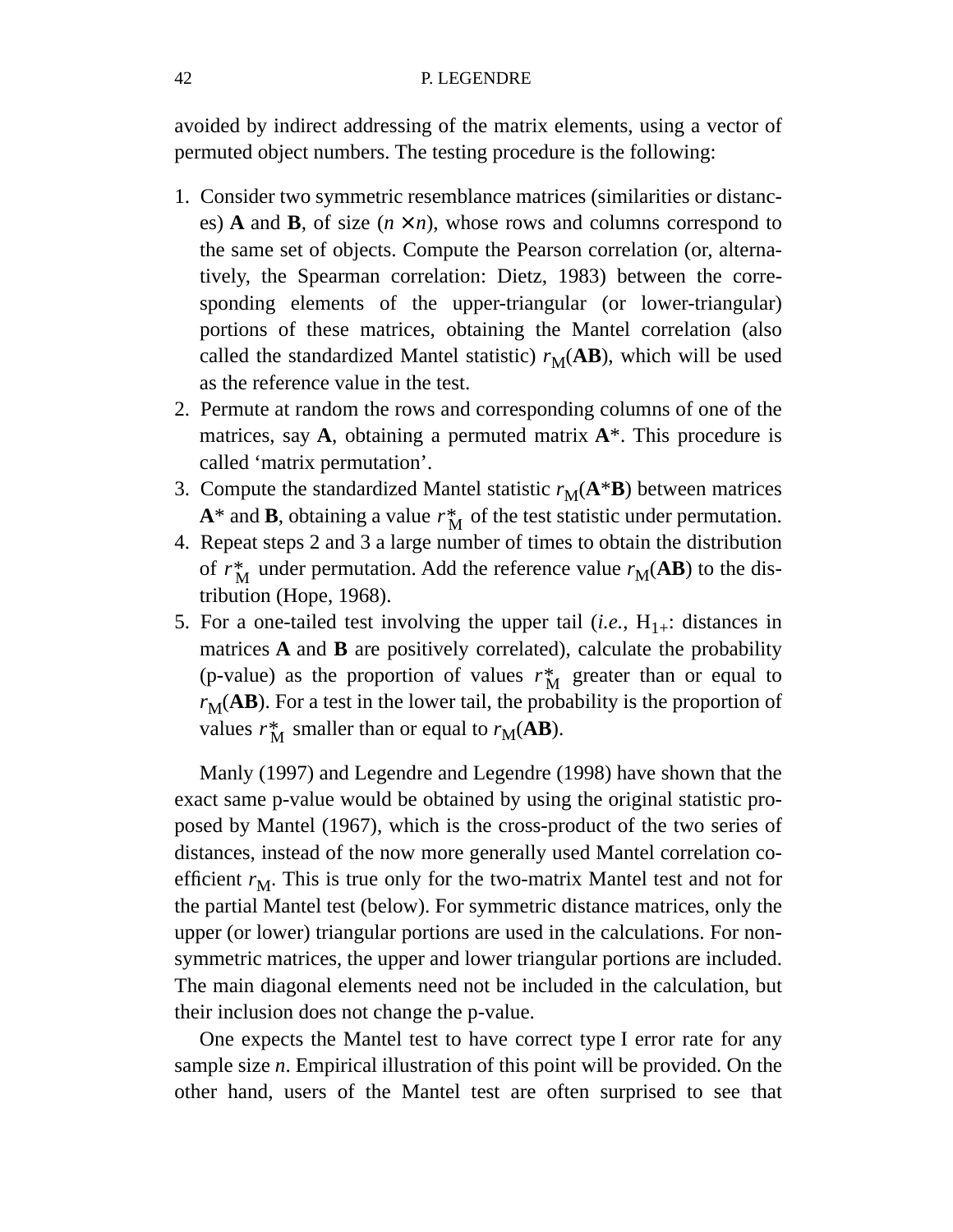significant values of the simple Mantel statistics do not need to be as large as values of the Pearson correlation coefficient to reach significance. To illustrate this point, power curves will be produced for the simple Mantel test across values of the population correlation  $\rho$ , using multinormal data, and compared to power curves for the Pearson correlation coefficient, for sample sizes  $n = 5$  to 50.

# **4. PARTIAL MANTEL TESTS**

A partial Mantel test is a first-order partial correlation analysis conducted on three distance matrices (Smouse *et al.*, 1986). Consider distance matrices **A**, **B**, and **C** computed for three univariate or multivariate data tables. The partial Mantel statistic (*sensu* Smouse *et al.*, 1986),  $r_M(AB.C)$ , estimating the correlation between matrices **A** and **B** while controlling for the effect of **C**, is computed in the same way as a partial correlation coefficient (eq. 1):

$$
r_{\rm M}(\mathbf{AB.C}) = \frac{r_{\rm M}(\mathbf{AB}) - r_{\rm M}(\mathbf{AC})r_{\rm M}(\mathbf{BC})}{\sqrt{1 - r_{\rm M}(\mathbf{AC})^2} \sqrt{1 - r_{\rm M}(\mathbf{BC})^2}}
$$
(2)

where  $r_M(AB)$  is the simple Mantel statistic between matrices **A** and **B**.

There is no theory connecting permutation procedures to the partial Mantel test, where a linear model is assumed among sets of distances. So, the difficult aspect is to construct appropriate permutations to test the significance of the partial Mantel statistic. Simulations were performed to illustrate the properties of four testing procedures. The same procedures were used in the partial correlation study; it is easy to modify the descriptions that follow to conduct a partial correlation analysis of three data vectors  $\mathbf{x}_1$ ,  $\mathbf{x}_2$  and  $\mathbf{x}_3$ .

### **4.1. Method 1: Permute the Objects in Matrix A**

The first method proposed by Smouse *et al.* (1986) is to perform 'matrix permutation' on matrix **A** (or, alternatively, on **B**). As in the simple Mantel test (above), the permutable units for the test are the *n* objects. This procedure holds **B** and **C** constant (*i.e.*, unpermuted) with respect to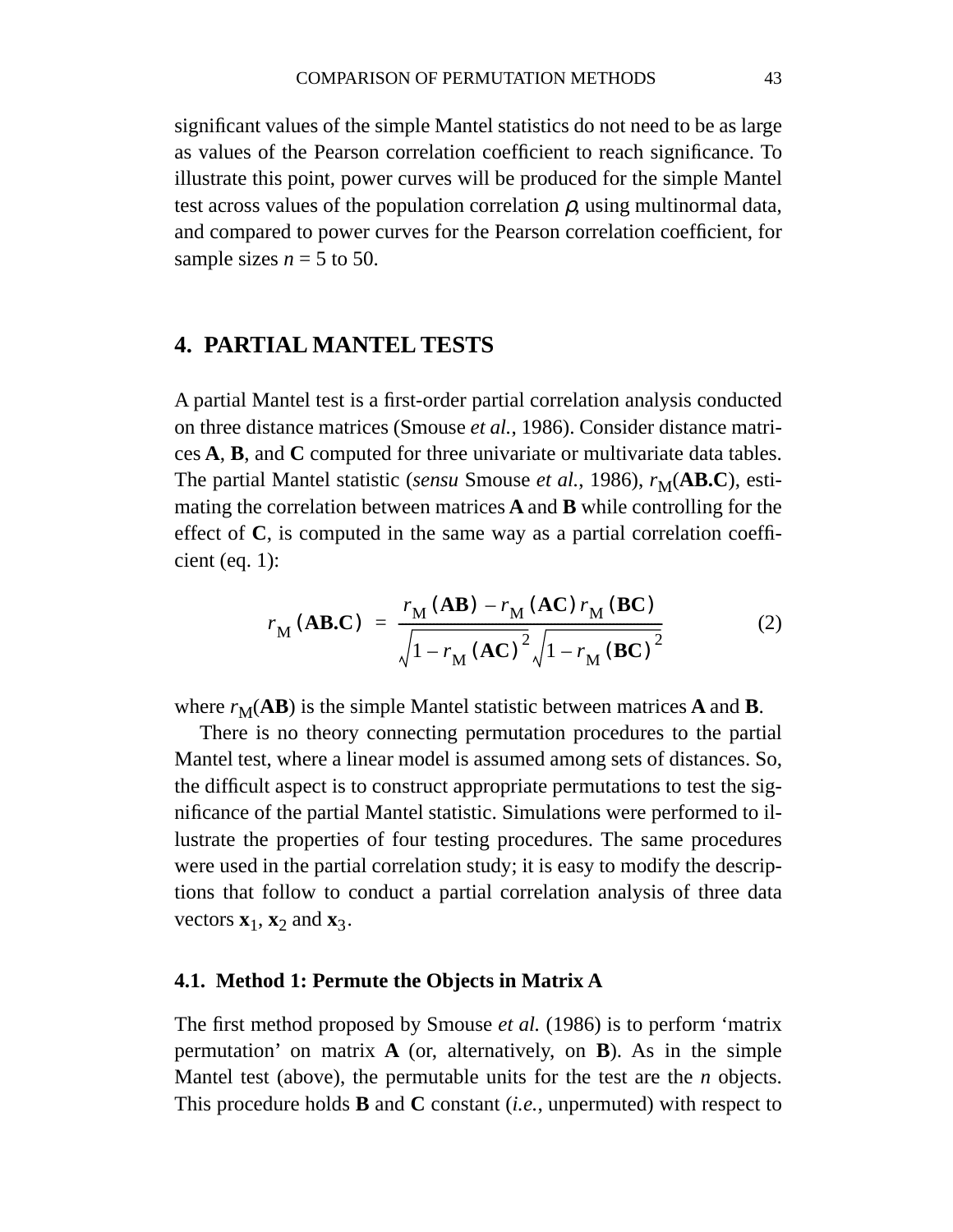each other, preserving their ancillarity (which means *relatedness*). Smouse *et al.* (1986) suggested that it implements a regression-type model where **B** and **C** are considered to be fixed predictors of **A**. Our results, using data generated under a correlation model described below, will show that a regression model does not have to be assumed. The testing procedure is as follows:

- 1. Compute the Mantel correlations  $r_M(AB)$ ,  $r_M(AC)$  and  $r_M(BC)$ . Calculate the reference value of the test statistic,  $r_M(AB.C)$ , using eq. 2.
- 2. Permute **A** at random using matrix permutation to obtain **A**\*.
- 3. Compute  $r_M(A*B)$  and  $r_M(A*C)$ . Using the value  $r_M(BC)$  calculated in step 1, compute  $r_M(A^*B.C)$ , using eq. 2, to obtain a value  $r_M^*$  of the partial correlation statistic under permutation.
- 4. Repeat steps 2 and 3 a large number of times to obtain the distribution of  $r_M^*$  under permutation. Add the reference value  $r_M(AB.C)$  to the distribution.
- 5. For a one-tailed test involving the upper tail, calculate the probability as the proportion of values  $r_M^*$  greater than or equal to  $r_M$ . In the lower tail, the probability is the proportion of values  $r_M^*$  smaller than or equal to  $r_{\rm M}$ .

Only two of the three correlation coefficients have to be computed after each permutation of **A**, *i.e.*,  $r_M(A*B)$  and  $r_M(A*C)$ . One does not have to recompute  $r_M(BC)$  since neither **B** nor **C** were permuted.

Results obtained by Anderson and Legendre (1999) in the multiple regression context indicated that in most instances, permutation of the raw data had correct type I error and good power. When the covariable contained an extreme outlier, however, permutation of raw data resulted in unstable (often inflated) type I error. The simulations reported in this paper will examine the behavior of permutation method 1 in the context of the partial Mantel test.

# **4.2. Method 2: Permute the Residuals of a Null Model**

There are other permutation methods in which the permutable units are the residuals of some model, linear or not. In multiple regression and canonical analysis, the null hypothesis is that of exchangeability of the residuals of the response variable(s) after fitting the explanatory variables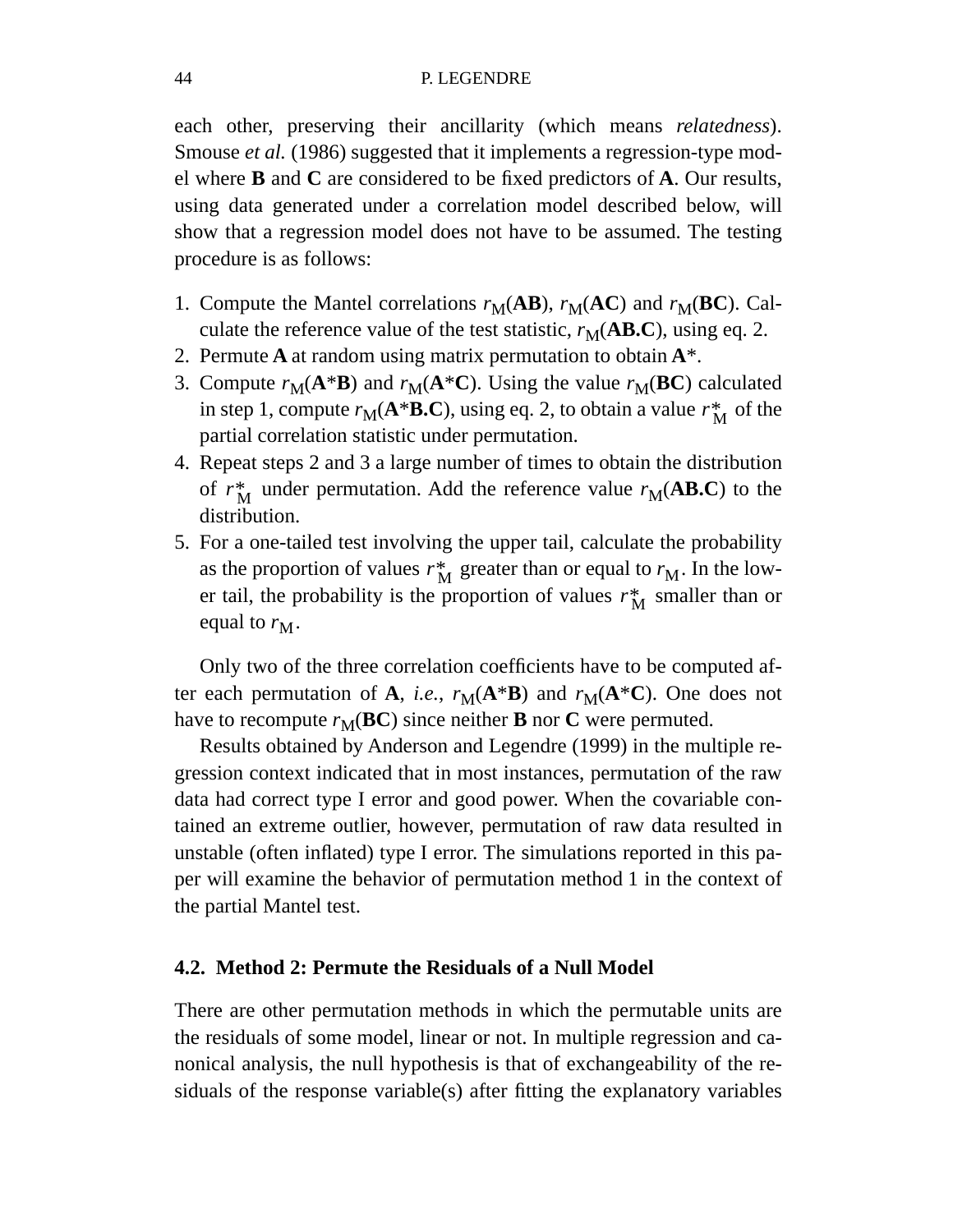using a linear regression model. Tests of significance based on permutation of residuals are not exact in the randomization sense but have asymptotically exact significance levels. Method 2 leads to reasonable results in multiple regression and canonical analysis when  $n > 10$  (ter Braak and Smilauer, 1998; Anderson and Legendre, 1999).

Permuting the residuals of a null (or reduced) model was originally proposed by Freedman and Lane (1983) for testing the significance of partial regression coefficients. Consider the multiple regression model  $\mathbf{y} = \beta_0 + \beta_{1,2}\mathbf{x} + \beta_{2,1}\mathbf{z} + \varepsilon_{\mathbf{x}, \mathbf{z}}$  where **y** is the dependent variable, **x** is a covariable and **z** is the explanatory variable of interest; we are interested in testing the significance of parameter  $\beta_{2,1}$ . The null hypothesis is H<sub>0</sub>:  $\beta_{2,1} = 0$ ; this hypothesis is equivalent to H<sub>0</sub>:  $\rho(\mathbf{yz}.\mathbf{x}) = 0$ . Consider a 'null model' where H<sub>0</sub>:  $\beta_{2,1} = 0$  is true; the regression equation can be rewritten as  $y = b_0 + b_{1,2}x + e_x$ . In this model, all the variation of y not explained by **x** is expressed by the vector of residuals  $\mathbf{e}_x$ , which represent the best estimates of the random errors  $\varepsilon_{\mathbf{x}}$ . Residuals are exchangeable among observations if they are independent and identically distributed (i.i.d.; note that this is not the case with residuals computed from distances in a distance matrix since distances are not independent of one another). The rationale is the following: after obtaining an estimate of the relationship between the dependent variable and the covariable(s), the null hypothesis states that there is no further variation in the dependent variable that can be explained by the explanatory variable being tested.

The procedure to test the significance of a partial regression coefficient is the following: (1) regress **y** on **x** and **z** to obtain an estimate  $b_{2,1}$  of  $\beta_{2,1}$ and a reference value *t*ref of the corresponding *t*-statistic for the real data. (2) Regress **y** on **x** alone to obtain fitted values  $\hat{\mathbf{y}}_{\mathbf{x}}$  and regression residuals  $\mathbf{e}_{\mathbf{x}}$  under the 'null model'. (3) Permute at random the vector of residuals  $\mathbf{e}_x^*$  to obtain  $\mathbf{e}_x^*$ . (4) Add the permuted residuals  $\mathbf{e}_x^*$  onto the (unpermuted) vector of fitted values  $\hat{y}_x$ , producing a new vector of permuted values **y**\*. (5) Compute the multiple regression  $y^* = b^*_{0} + b^*_{1,2}x + b^*_{2,1}z + e^*$ , producing an estimate  $b^*_{2,1}$  of the regression coefficient  $\beta_{2,1}^*$  and a value  $t^*$  under permutation. (6) Repeat steps 3 to 5 a large number of times to obtain a null distribution using the  $t^*$ -statistics, which is used to (7) test the significance of  $t_{\text{ref}}$ . The procedure is described in more detail in Anderson and Legendre (1999), who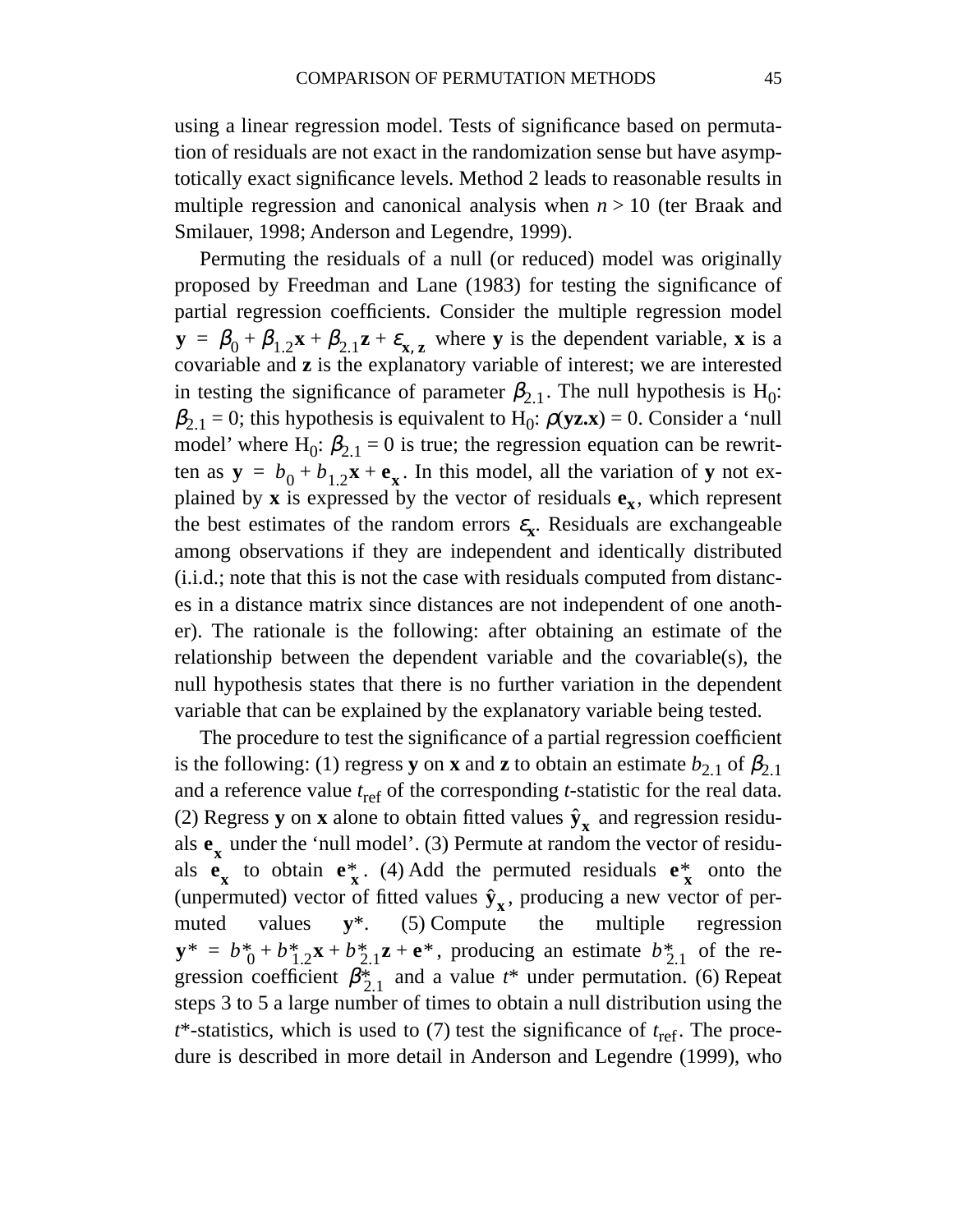noted that an equivalent model for the test would be, in step 3, to regress the permuted regression residuals  $e^*_{x}$  alone on the original (*i.e.*, unpermuted) predictors **x** and **z**. This simplification is used in the following permutation method, derived from that of Freedman and Lane, which is now proposed for testing the significance of partial Mantel statistics:

- 1. Compute matrix  $\mathbf{Res}_{A|C}$  containing the residuals of the simple linear regression of the distances in **A** over the distances in **C**.
- 2. Compute  $r_M(AB)$ ,  $r_M(AC)$  and  $r_M(BC)$ . Calculate the reference value of the test statistic,  $r_M(AB.C)$ , using eq. 2. The exact same result would be obtained by using  $\mathbf{Res}_{\mathbf{A}|\mathbf{C}}$  instead of  $\mathbf{A}$  in the calculation of  $r_M(AB)$  and  $r_M(AC)$ .
- 3. Permute  $\mathbf{Res}_{A|C}$  at random, using matrix permutation, to obtain  ${\rm Res}^*_{\mathbf{A}|\mathbf{C}}.$
- 4. Compute  $r_M(Res^*_{A|C}B)$  and  $r_M(Res^*_{A|C}C)$ . Using eq. 2, combine these values with  $r_M(BC)$  computed in step 2, obtaining a value  $r_M^*$  of the partial correlation statistic under permutation.
- 5. Repeat steps 3 and 4 a large number of times to obtain the distribution of  $r_M^*$  under permutation. Add the reference value  $r_M(AB.C)$  to the distribution.
- 6. For a one-tailed test involving the upper tail, calculate the probability as the proportion of values  $r_M^*$  greater than or equal to  $r_M$ . For a test in the lower tail, the probability is the proportion of values  $r_M^*$  smaller than or equal to  $r_{\rm M}$ .

The exact same p-value would be obtained by using a permuted matrix  $A^*$  in step 4 instead of matrix  $\text{Res}_{A|C}^*$ , where  $A^* = \text{Fit}_{A|C}^*$  + and  $\text{Fit}_{\text{AIC}}$  is the matrix of fitted values of the regression in step 1. The procedure described above is computationally faster, however.  $\mathbf{Res}_{\mathbf{A}|\mathbf{C}}^{*}$ , where  $\mathbf{A}^{*} = \mathbf{Fit}_{\mathbf{A}|\mathbf{C}}^{*}$  +  $\mathbf{Res}_{\mathbf{A}|\mathbf{C}}^{*}$  $\mathbf{Fit}_{\mathbf{A}|\mathbf{C}}$ 

Results obtained by Anderson and Legendre (1999) in the multiple regression context indicated that permutation of the residuals of a null model had the most consistent results in terms of type I error and power, including the cases where an extreme outlier was present in the covariable. For small sample sizes in the presence of strongly non-normal (cubed exponential) error, this method became too conservative. As mentioned above, tests of significance involving permutation of residuals are only asymptotically exact; their error rates may be slightly off with small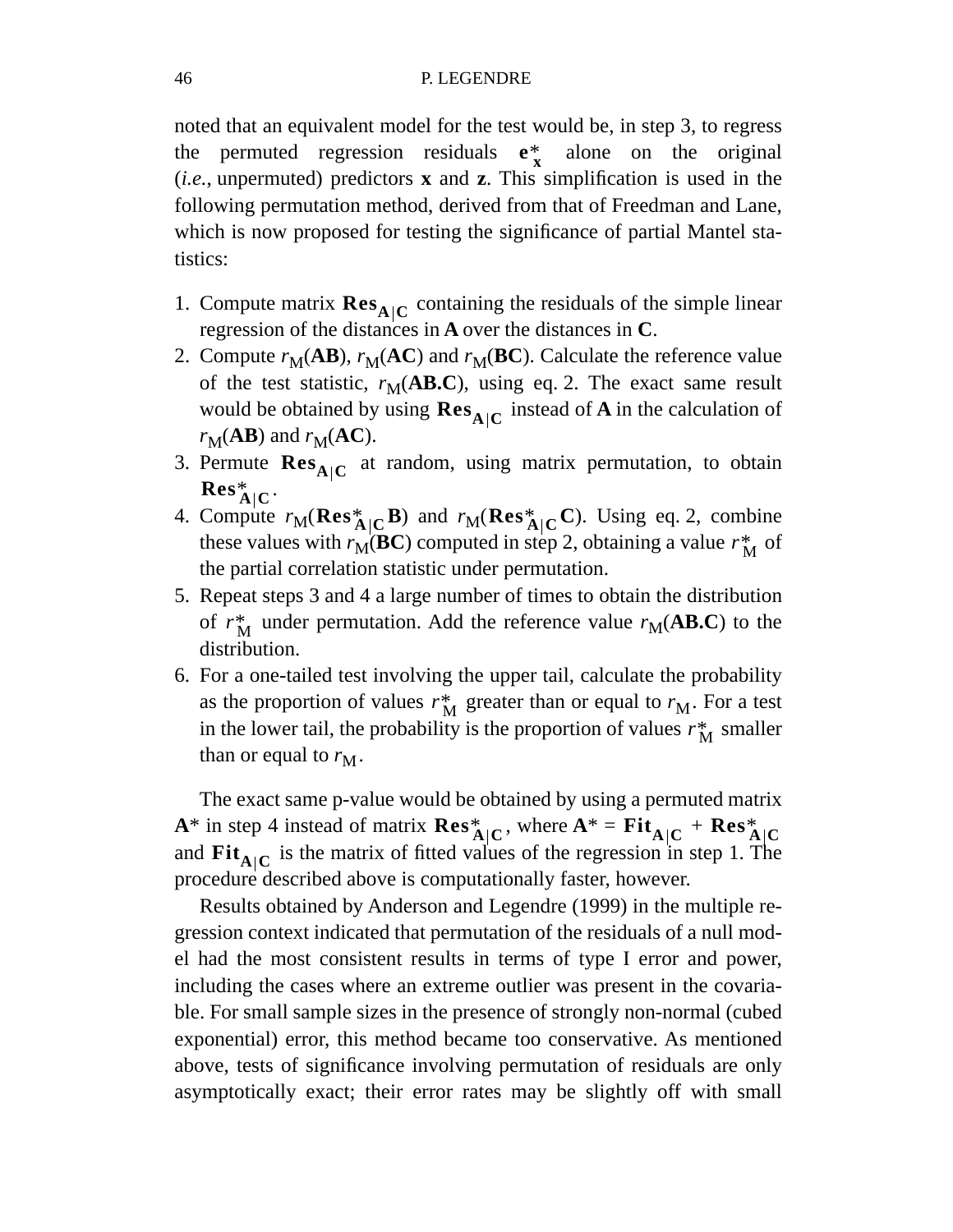sample sizes. The simulations reported in this paper will show whether or not method 2 behaves as well for partial Mantel tests as the Freedman and Lane method does for tests of partial regression coefficients.

# **4.3.Method 3: Correlate Residualized A to Residualized B; Permute Residualized A**

A partial correlation  $r(\mathbf{x}_1 \mathbf{x}_2, \mathbf{x}_3)$  may be obtained by computing a simple correlation between the vectors of residual values  $\mathbf{Res}_{\mathbf{x}_1|\mathbf{x}_3}$  and **Res**<sub> $\mathbf{x}_2 | \mathbf{x}_3$ . This property is used in the alternative procedure designed by</sub> Smouse *et al.* (1986) to test the significance of partial Mantel statistics using permutations. They suggested that their procedure implements a correlation-type model where **B** and **C** are variable, instead of fixed, and are simply considered to be predictors of **A**.

- 1. Compute matrix  $\mathbf{Res}_{\mathbf{A}|\mathbf{C}}$  containing the residuals of the simple linear regression of the distances in **A** over the distances in **C**.
- 2. Likewise, compute matrix  $\mathbf{Res}_{\mathbf{B}|\mathbf{C}}$  containing the residuals of the simple linear regression of the distances in **B** over the distances in **C**.
- 3. Compute the standardized Mantel statistic between  $\text{Res}_{A|C}$  and  $\text{Res}_{B|C}$  to obtain the reference value of the test statistic,  $r_M(\text{AB.C})$ . The same reference value may be obtained by computing eq. 2 using the Mantel correlations  $r_M(AB)$ ,  $r_M(AC)$  and  $r_M(BC)$ .
- 4. Using matrix permutation, permute  $\mathbf{Res}_{\mathbf{A}|\mathbf{C}}$  at random to obtain a permuted residual matrix  $\text{Res}_{A|C}^*$ . An equivalent method is to permute  $\text{Res}_{B|C}$  at random instead of  $\text{Res}_{A|C}$ , obtaining the permuted matrix  ${\bf Res^*_{B|C}}$ .
- 5. Compute the standardized Mantel statistic between  $\mathbf{Res}_{A|C}^*$  and  ${\bf Res}_{{\bf B}|\bf C}$ , to obtain a value  $r^*_{\bf M}({\bf A}{\bf B}.{\bf C})$  of the test statistic under permutation. An equivalent method is to compute the Mantel statistic between  $\text{Res}_{A|C}$  and  $\text{Res}_{B|C}^*$ .
- 6. Repeat steps 4 and 5 a large number of times to obtain the distribution of  $r_M^*(AB.C)$  under permutation. Add the reference value  $r_M(AB.C)$ to the distribution.
- 7. For a one-tailed test involving the upper tail, calculate the probability as the proportion of values  $r_M^*$  greater than or equal to  $r_M$ . For a test in the lower tail, the probability is the proportion of values  $r_M^*$  smaller than or equal to  $r_{\rm M}$ .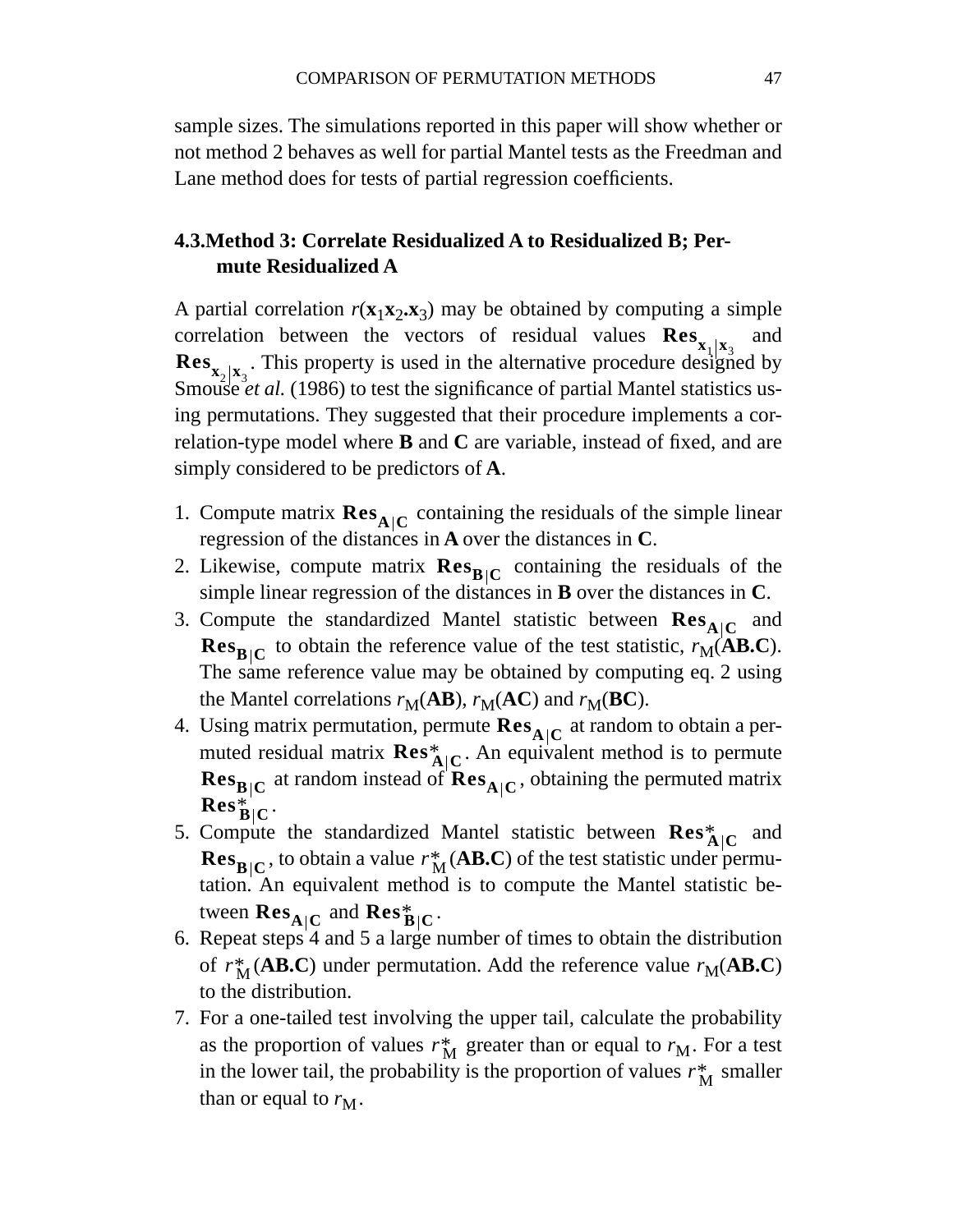This method is shorter to compute than all other methods. Only one correlation coefficient has to be computed during each permutation, compared to two in the other methods.

Kennedy (1995) proposed this same method as a simple way of computing the permutation of residuals of a null model (method 2) in multiple linear regression. He demonstrated mathematically that, under permutation, method 3 produces the same estimate  $b_{2,1}^*$  of a partial regression coefficient as method 2. Anderson and Legendre (1999) showed, however, that this equivalence does not hold when a *t*-statistic is used instead of the partial regression coefficient for permutation testing. They also showed that the Kennedy method of permutation, using a *t*-statistic, has inflated type I error, especially with small sample sizes. Using simulations, we will see whether or not method 3 for partial Mantel tests has the same drawback as the Kennedy method has for tests of partial regression coefficients.

#### **4.4. Method 4: Permute the Residuals of a Full Model**

Permutation of residuals of the full model has been used by ter Braak (1990, 1992) as a permutation analogue to the bootstrapping method proposed by Hall and Titterington (1989). In the regression context, (1) a full multiple regression model of **y** over all predictors (*e.g.*, **x** and **z**) is computed, yielding fitted values  $\hat{\mathbf{y}}_{\mathbf{x}, \mathbf{z}}$ , residual values  $\mathbf{e}_{\mathbf{x}, \mathbf{z}}$ , as well as a reference value  $b_{\text{ref}}$  for the parameter of interest and an associated pivotal statistic  $t_{\text{ref}}$ . The residuals  $\mathbf{e}_{\mathbf{x}, \mathbf{z}}$  are used as the permutable units for the test. (2) The vector of residuals  $\mathbf{e}_{\mathbf{x}, \mathbf{z}}$  is permuted at random to obtain  $e^*_{x, z}$ . (3) A permuted dependent variable  $y^*$  is computed by adding the fitted values  $\hat{\mathbf{y}}_{\mathbf{x}, \mathbf{z}}$  to the permuted residuals  $\mathbf{e}_{\mathbf{x}, \mathbf{z}}^*$ . (4) A new multiple regression is computed between the permuted dependent variable **y**\* and all predictors, yielding a permuted value *b*\* for the parameter of interest and a  $t^*$ -statistics computed for the differences  $(b^* - b_{ref})$ . (5) Steps 2 and 3 are repeated a large number of times. A null distribution is constructed using the  $t^*$ -statistics, which is used to (6) test the significance of  $t_{ref}$ . The two main differences with method 2 are: (1) the use of a full regression model and (2) the calculation of *t*\*-statistics for the differences  $(b^* - b_{ref}).$ 

This procedure is described in more detail in Anderson and Legendre (1999). Manly (1997) as well as Anderson and Legendre (1999) noted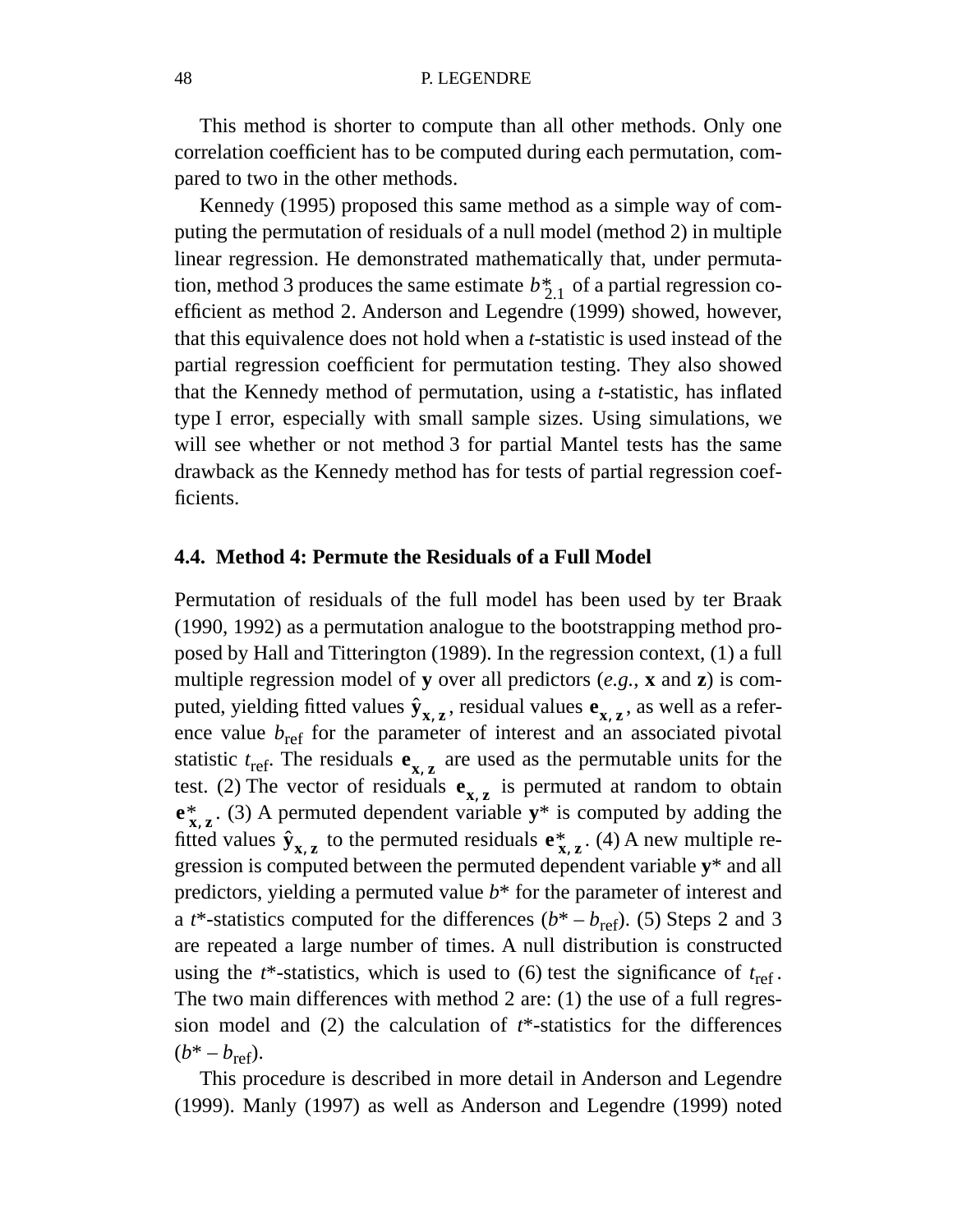that an equivalent model for the test consists in regressing the permuted residuals,  $\mathbf{e}_{\mathbf{x}, \mathbf{z}}^*$ , on the unpermuted predictors **x** and **z**. This short-cut directly yields a value *b*\* which is appropriate for computing the correct *t*\*-statistic for each permutation, instead of having to compute a *t*\*-statistic for the difference  $(b^* - b_{ref})$ . This simplification is used in the following permutation method, derived from that of ter Braak, which is proposed for testing the significance of partial Mantel statistics:

- 1. Compute  $r_M(AB)$ ,  $r_M(AC)$  and  $r_M(BC)$ . Calculate the reference value of the test statistic,  $r_M(AB.C)$ , using eq. 2.
- 2. Compute matrix  $\mathbf{Res}_{\mathbf{A}|\mathbf{B}\mathbf{C}}$  containing the residuals of the multiple linear regression of the distances in **A** over the distances in **B** and **C**.
- 3. Permute  $\text{Res}_{A|BC}$  at random, using matrix permutation, to obtain  ${\rm Res}^*_{\mathbf{A}|\mathbf{B}\mathbf{C}}.$
- 4. Compute  $r_M(Res_{A|BC}^*B)$  and  $r_M(Res_{A|BC}^*C)$ . Using eq. 2, combine these values with  $r_M(BC)$  computed in step 1, obtaining a value  $r_M^*$  of the partial correlation test statistic under permutation.
- 5. Repeat steps 3 and 4 a large number of times to obtain the distribution of  $r_M^*$  under permutation. Add the reference value  $r_M(AB.C)$  to the distribution.
- 6. For a one-tailed test involving the upper tail, calculate the probability as the proportion of values  $r_M^*$  greater than or equal to  $r_M$ . For a test in the lower tail, the probability is the proportion of values  $r_M^*$  smaller than or equal to  $r_{\rm M}$ .

In the multiple regression context, this method allows one to test the significance of several (or all possible) partial regression coefficients using a single series of permutations. With method 2, on the contrary, a different set of permutations has to be produced for each partial regression coefficient to be tested.

Results obtained by Anderson and Legendre (1999) in the multiple regression context indicated that permutation of the residuals of a full model produced results as good as those of Freedman and Lane in most cases, including when an extreme outlier was present in the covariable. We will see in Section 6.3 whether or not method 4 behaves as well for partial Mantel tests as the ter Braak method does for tests of partial regression coefficients.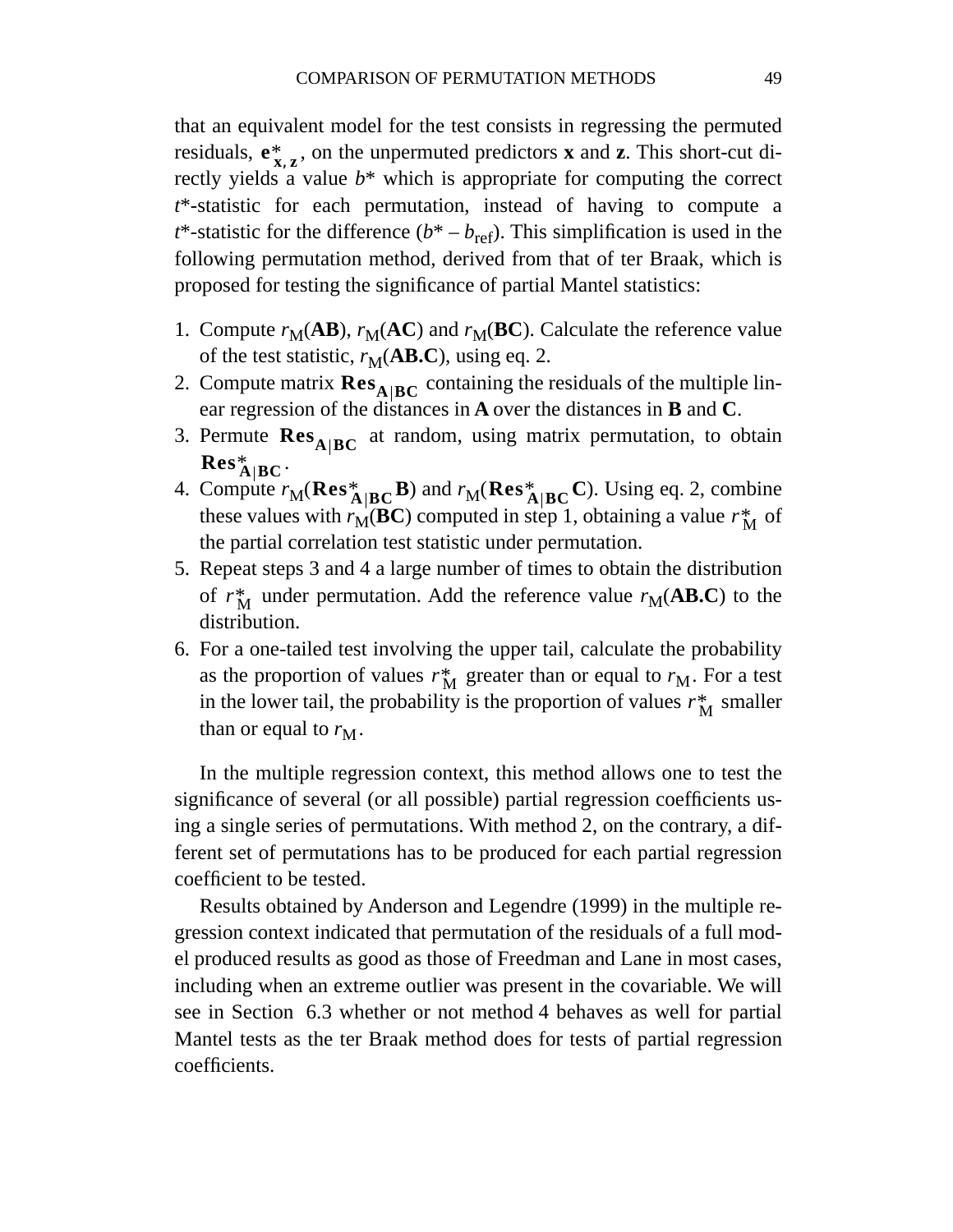# **5. SIMULATION METHODS**

# **5.1. Correlation Model**

In the partial correlation study, three vectors  $\mathbf{x}_1$ ,  $\mathbf{x}_2$  and  $\mathbf{x}_3$  of length *n* were created by random draw from a standard normal distribution ( $\mu = 0$ ,  $\sigma^2 = 1$ ), so that each one is a random component of the correlation model described in the next paragraph. Simulations were also run using highly skewed data obtained from standard exponential ( $\mu = 1$ ,  $\sigma^2 = 1$ ) or cubed exponential deviates, as in Manly (1997: 163-166) and Anderson and Legendre (1999). The three vectors were written to a matrix **X** of size  $(n, 3)$  with elements  $[x_{i,j}]$ .

The deterministic component was introduced through the correlation model:



To implement this model, correlations were introduced between the random vectors  $\mathbf{x}_1$ ,  $\mathbf{x}_2$  and  $\mathbf{x}_3$  through a correlation matrix **R** (3 × 3) reflecting the desired amounts of correlation  $\rho(\mathbf{x}_1 \mathbf{x}_2)$ ,  $\rho(\mathbf{x}_1 \mathbf{x}_3)$  and  $\rho(\mathbf{x}_2 \mathbf{x}_3)$ in the statistical population from which the points were drawn. Matrix **R** was decomposed using Cholesky factorization,  $\mathbf{R} = \mathbf{L}^T \mathbf{L}$ , where **L** is a  $(3 \times 3)$  upper triangular matrix with elements  $[L_{i,k}]$ . Matrix **W** containing the correlated vectors was obtained by computing the linear equation  $W = XL$ . The model is thus:

$$
w_{i,1} = L_{1,1}x_{i,1}
$$
  
\n
$$
w_{i,2} = L_{1,2}x_{i,1} + L_{2,2}x_{i,2}
$$
  
\n
$$
w_{i,3} = L_{1,3}x_{i,1} + L_{2,3}x_{i,2} + L_{3,3}x_{i,3}
$$

The elements of the original data vectors,  $x_{i,1}$ ,  $x_{i,2}$  and  $x_{i,3}$ , are the random components of the model. The transformation  $W = XL$  is such that, if the standard vectors in **X** are linearly independent, *i.e.*, if  $[1/(n-1)]$ **X'X** = **I**,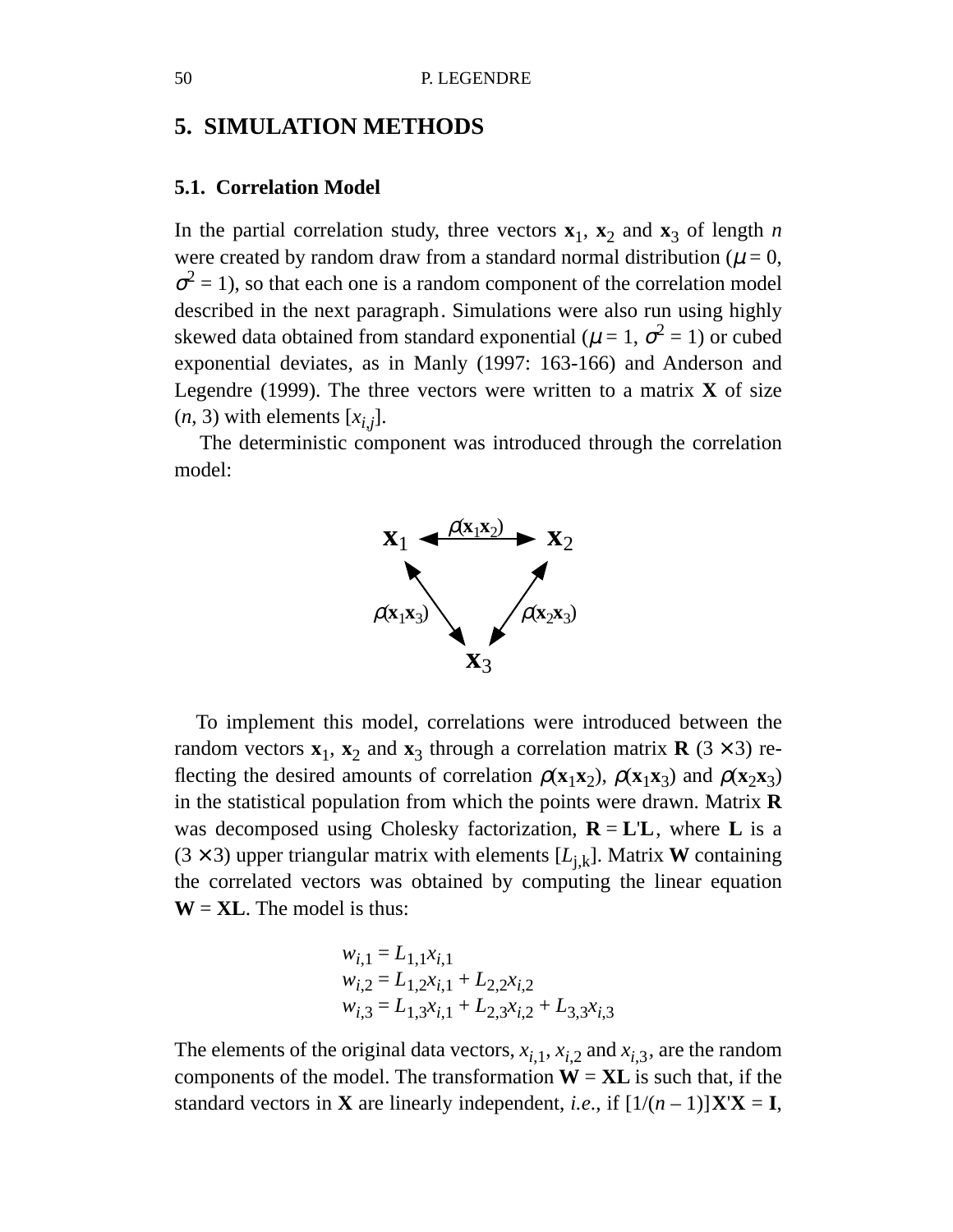the covariances between the column vectors of **W** reflect the original correlations assigned to matrix **R**:

$$
[1/(n-1)]\mathbf{W}'\mathbf{W} = [1/(n-1)]\mathbf{L}'\mathbf{X}'\mathbf{X}\mathbf{L} = \mathbf{L}'\mathbf{L} = \mathbf{L}'\mathbf{L} = \mathbf{R}
$$

Standard normal and standard exponential random deviates have variances of 1 and covariances of 0; so the vectors of random deviates did not require standardization prior to being correlated before using this procedure. With cubed exponential deviates, however, the variance of the parent distribution was not 1 (actually, it was close to 823); so, the columns of **X** were standardized before being correlated, in order for  $[1/(n-1)]$ **X'X** = **I** to hold.

This is not the only way of introducing correlations among randomly generated data vectors. It may also be done using the square root of matrix **R**. The Cholesky matrix **L** is sometimes misleadingly called the square root of **R**. The square root of a square matrix **R** is a matrix  $\mathbf{R}^{1/2} = \mathbf{M}$  such that  $\mathbf{M}\mathbf{M} = \mathbf{R}$ ; **M** is a square symmetric matrix, contrary to **L** which is a square (asymmetric) upper triangular matrix such that  $L'L = R$ ;  $R^{1/2}$  is obtained as:

$$
\mathbf{R}^{1/2} = \mathbf{U} \; [\; \lambda_i^{1/2}] \; \mathbf{U}^{-1}
$$

where  $\left[\lambda_i^{1/2}\right]$  is a matrix containing the square roots of the eigenvalues of **R** and **U** is the corresponding matrix of eigenvectors;  $[\lambda_i^{1/2}]$  is also the matrix of singular values if **R** is subjected to singular value decomposition. The operations  $V = \mathbf{X}M$  and  $W = \mathbf{X}L$  represent two legitimate ways of introducing correlations among the vectors of **X**, but the matrices **V** and **W** they produce differ. The sample correlations among the vectors of **V** and **W** also differ sightly for a given data matrix **X**. Cholesky factorization was used for the simulations reported in this study because it is faster to compute. Some of the simulations were recomputed using the square root matrix; the results were consistent with those obtained using the Cholesky method.

Mantel tests are concerned with linear relationships between distances instead of between variables. So, in the Mantel and partial Mantel study, for each of the *n* objects,  $p = 10$  vectors of data (*i.e.*, variables) were drawn randomly from either a standard normal distribution or a cubed exponential distribution. Euclidean distances were computed among the *n*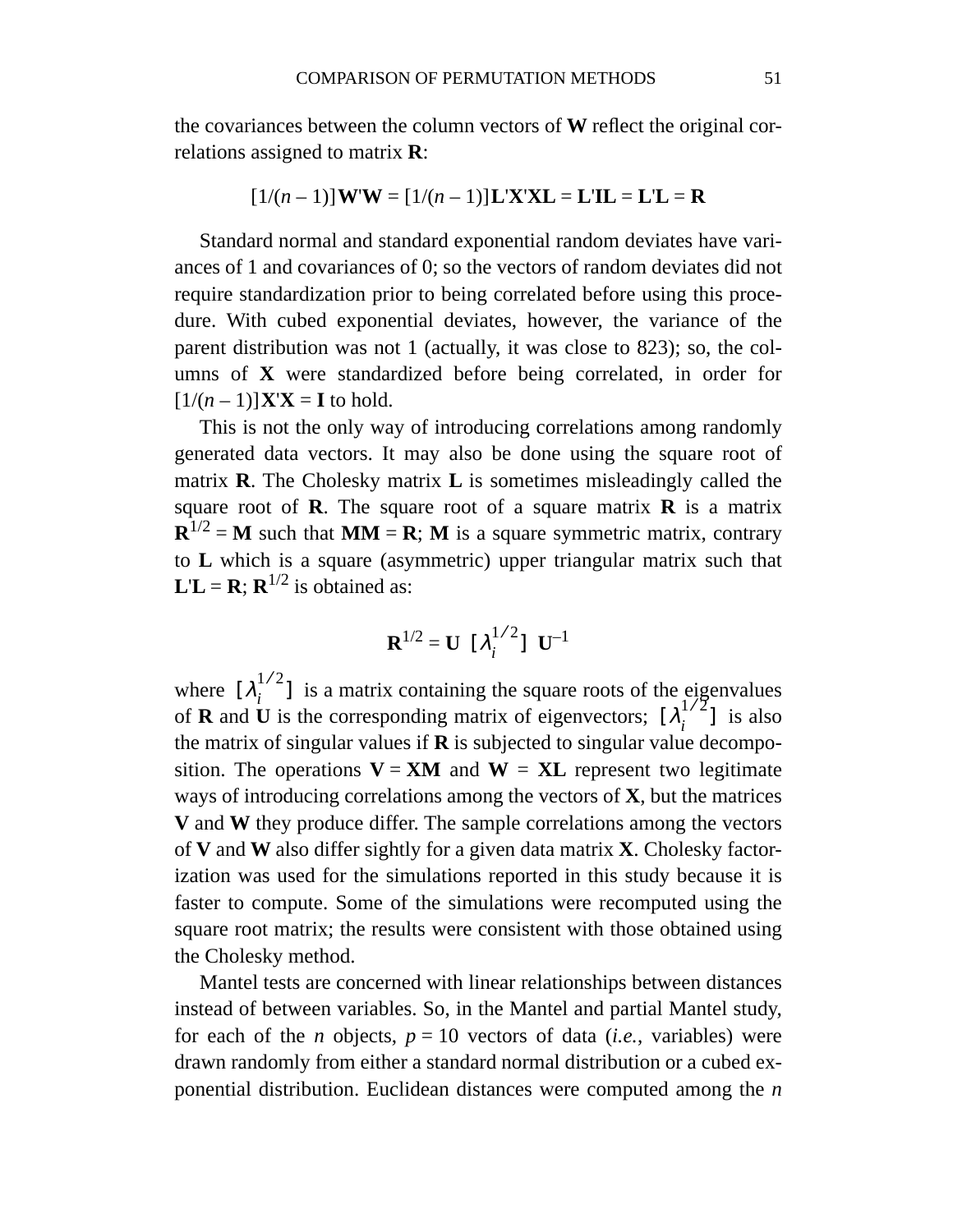#### 52 P. LEGENDRE

objects. This was repeated for each of the two or three matrices involved in any given simulation, producing symmetric distance matrices **A**, **B** and **C** with zeros along the diagonal. These matrices were created independently; they were thus random with respect to one another (*i.e.*, they do not correspond to fixed factors). The upper triangular portions of matrices **A**, **B** and **C** were written as column vectors in a matrix **X** of size  $[n(n-1)/2, 3]$  with elements  $[x_{i,j}]$ . The elements  $x_{i,1}$ ,  $x_{i,2}$  and  $x_{i,3}$ , which represent distances from the original matrices **A**, **B** and **C**, are the random components of the model, even though the elements in each single vector **x***j* are related to one another by the triangle inequality.

Correlations were introduced between the columns of matrix **X** in the same way as described above for the partial correlation study. Matrix **W** contained the correlated distance matrices. The vectors of correlated values were put back into square distance matrices. This way of generating correlations among distance matrices is appropriate to the study of simple and partial Mantel tests because the hypothesis one is interested in is that of a linear relationship between distances.

An alternative data generation method will be used in section 6.1. It consists of generating two random vectors and correlating them by a predetermined value. On the one hand, a simple correlation coefficient is computed between them; on the other hand, one computes a distance matrix for each vector and then a Mantel statistic between the two distance matrices. This method of data generation will be used to compare the power of the simple correlation to that of the simple Mantel tests for data for which the correlation coefficient is appropriate.

In permutation methods 2, 3 and 4, residuals are computed using a linear regression model; it is applied to distances in Mantel and partial Mantel tests. Residuals computed in this way do not have a simple relationship to the random components generated using the correlation model described above. Generation of the random components corresponds, however, to the hypothesis one is interested to test when using a correlation or partial correlation analysis (or a Mantel or partial Mantel test). This hypothesis may be stated as follows: given raw data vectors (or data tables) that are unrelated to each other, there is no linear relationship between the vectors (or derived distance matrices), above and beyond what may be expected by chance permutation of the original observations. The simulations reported in this paper will show empirically to what extent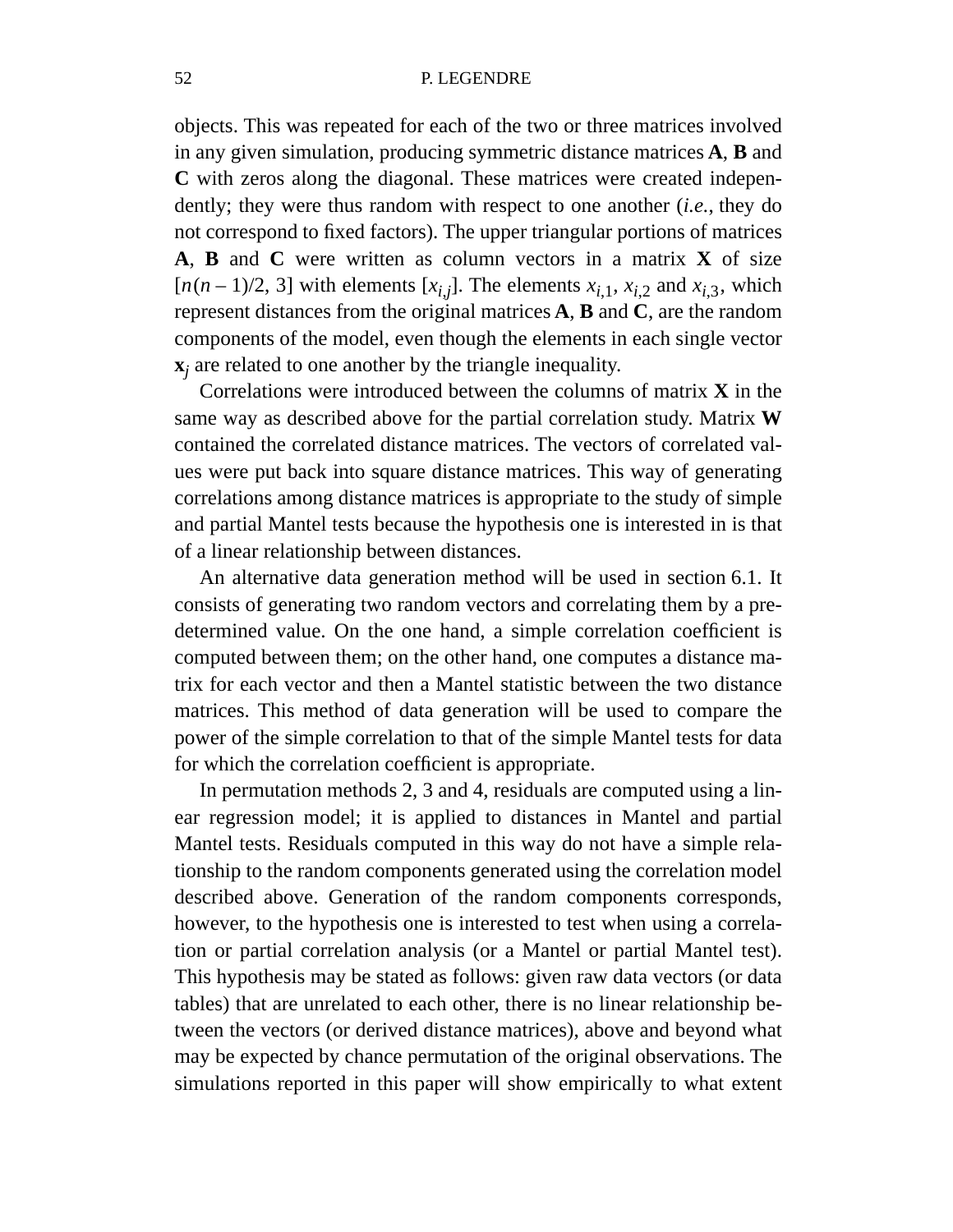the various permutation methods behave correctly for data generated under the correlation model, (1) despite the lack of correspondence between the error generation procedure which follows from the correlation model and the model I regression method used for estimating residuals, and (2) despite the fact that in matrix permutation the residuals cannot be assumed to be i.i.d. This will be assessed under different conditions: different types of errors, and in the presence of outliers.

#### **5.2. Regression Model I Data**

In the simple and partial correlation study, and for purpose of comparison, data were generated, in some cases, with fixed values for variables  $\mathbf{x}_2$ and **x**3, as in regression model I. This was done in either of two ways, depending on the situation. (a) In the comparison of properties of the simple correlation coefficient, variable  $\mathbf{x}_2$  was generated with fixed values  $= \{1, 2, \ldots, 10\}$  repeated 1 to 5 times, for a total of 10 to 50 data points; **x**<sub>2</sub> was standardized. Variable **x**<sub>1</sub> was then constructed as  $\mathbf{x}_1 = \beta_2 \mathbf{x}_2 + \epsilon$ where  $\varepsilon$  is a random deviate drawn from an error distribution; see below. (b) The second method of generating model I data, used in the study of partial correlation coefficients, is similar to that used by Manly (1997, pp. 162-166) and Anderson and Legendre (1999) to study the effect of outliers in multiple regression. Values of  $x_2$  and  $x_3$  were drawn at random from a uniform distribution in the interval  $[0, 3]$ . Variable  $\mathbf{x}_1$  was then constructed as  $\mathbf{x}_1 = \beta_2 \mathbf{x}_2 + \beta_3 \mathbf{x}_3 + \varepsilon$  where  $\varepsilon$  is a random deviate drawn from an appropriate error distribution and added to the fixed effects of  $\mathbf{x}_2$ and  $\mathbf{x}_3$ .

### **5.3. Normal and Highly Skewed Distributions**

Simulations carried out using exponential ( $\lambda = 1$ ,  $\mu = 1$ ,  $\sigma^2 = 1$ ) deviates or cubed exponential deviates corresponded to conditions known to be inappropriate for the parametric *t*-test. The permutation methods should produce better results than parametric tests under such conditions. We will see how well the various permutation methods do with this type of data.

In the partial Mantel study, data were first generated using standard normal deviates, producing multinormal distributions of objects in *p*-dimensional space. Simulation results obtained under these conditions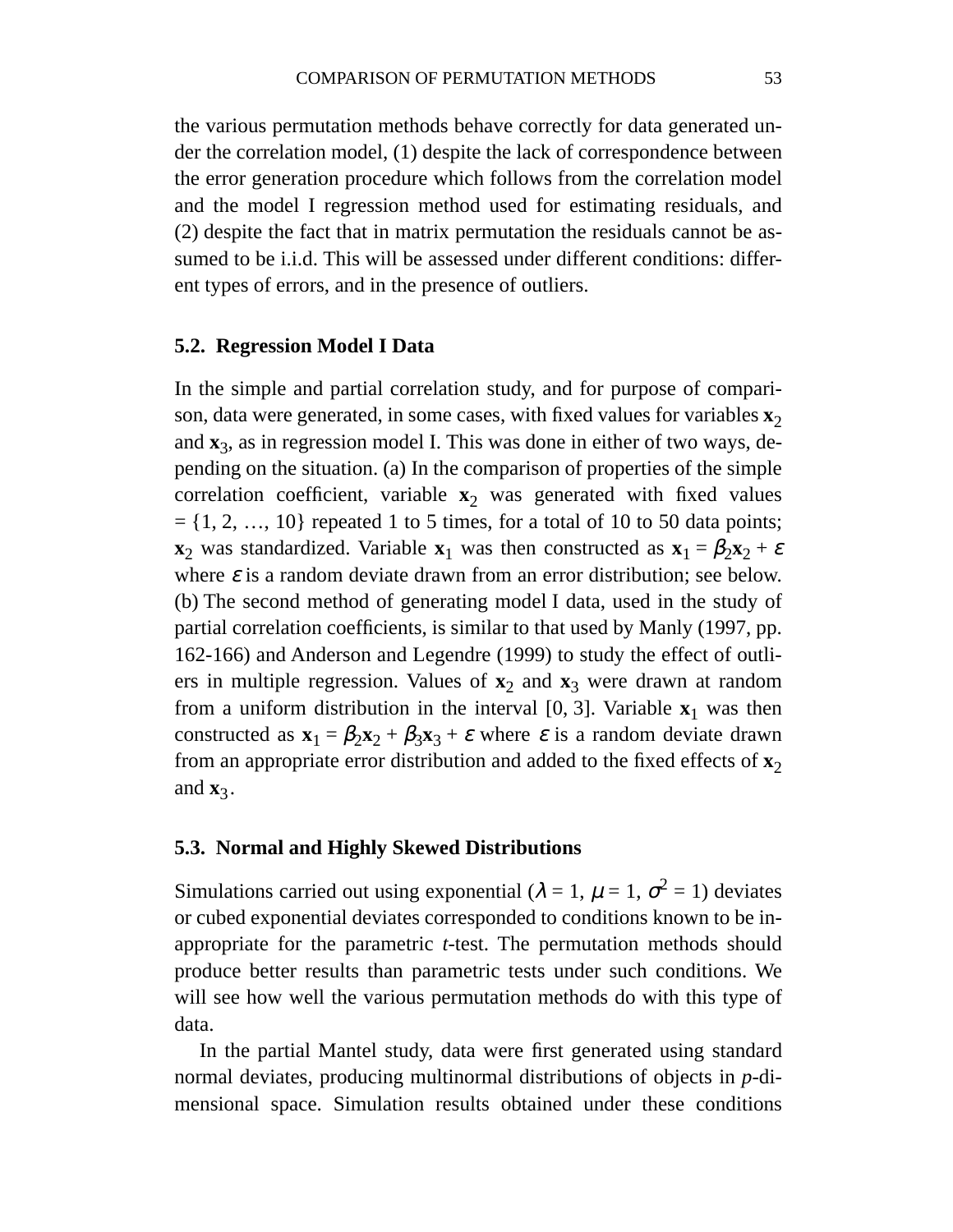#### 54 P. LEGENDRE

should apply not only to distance matrices of such multinormal data, computed using the Euclidean distance, but also to any other triplets of distance matrices whose Euclidean representations are approximately multinormal. Highly non-multinormal data were also generated using cubed exponential deviates; they may be taken to also represent data distributions that may occur when using functions other than the Euclidean distance. The results in Section 6.3 will show which permutation method produces the most accurate results in that case.

# **5.4. Outliers**

Outliers were introduced in vector  $\mathbf{x}_3$  (or in matrix **C**), generated as described above, by including a value of 50 in variable  $\mathbf{x}_3$  (in the partial correlation study) or in the first vector of the data matrix from which distance matrix **C** was computed (in the partial Mantel study). Large values for outliers have also been used by Manly (1997) and Anderson and Legendre (1999). When the null hypothesis of absence of partial relationship between  $\mathbf{x}_1$  and  $\mathbf{x}_2$  (or **A** and **B**) is true, an outlier in vector  $\mathbf{x}_3$  (or matrix **C**) does not impinge on the null hypothesis; consequently, it should not affect type I error when using an appropriate testing procedure. Note that outliers may be high leverage points, affecting the values of parameter estimates.

# **5.5. Metric and Euclidean Properties**

If the original distance matrices are Euclidean, the Cholesky-correlated matrices are also metric and Euclidean. This was empirically verified for a large number of distance matrices, using combinations of low, medium and high correlation values  $\rho$ (AB),  $\rho$ (AC) and  $\rho$ (BC). For metricity, the property of positiveness of the resulting distances was checked, as well as the triangle's inequality property. For Euclideanarity, principal coordinate analysis was computed (Gower, 1966); non-Euclidean matrices would have been detected by their having negative eigenvalues (Gower and Legendre, 1986; Legendre and Legendre, 1998).

The matrices of residuals, however, are neither Euclidean nor metric. Since residuals are centered, these matrices are not even distance matrices, about half the values they contain being negative.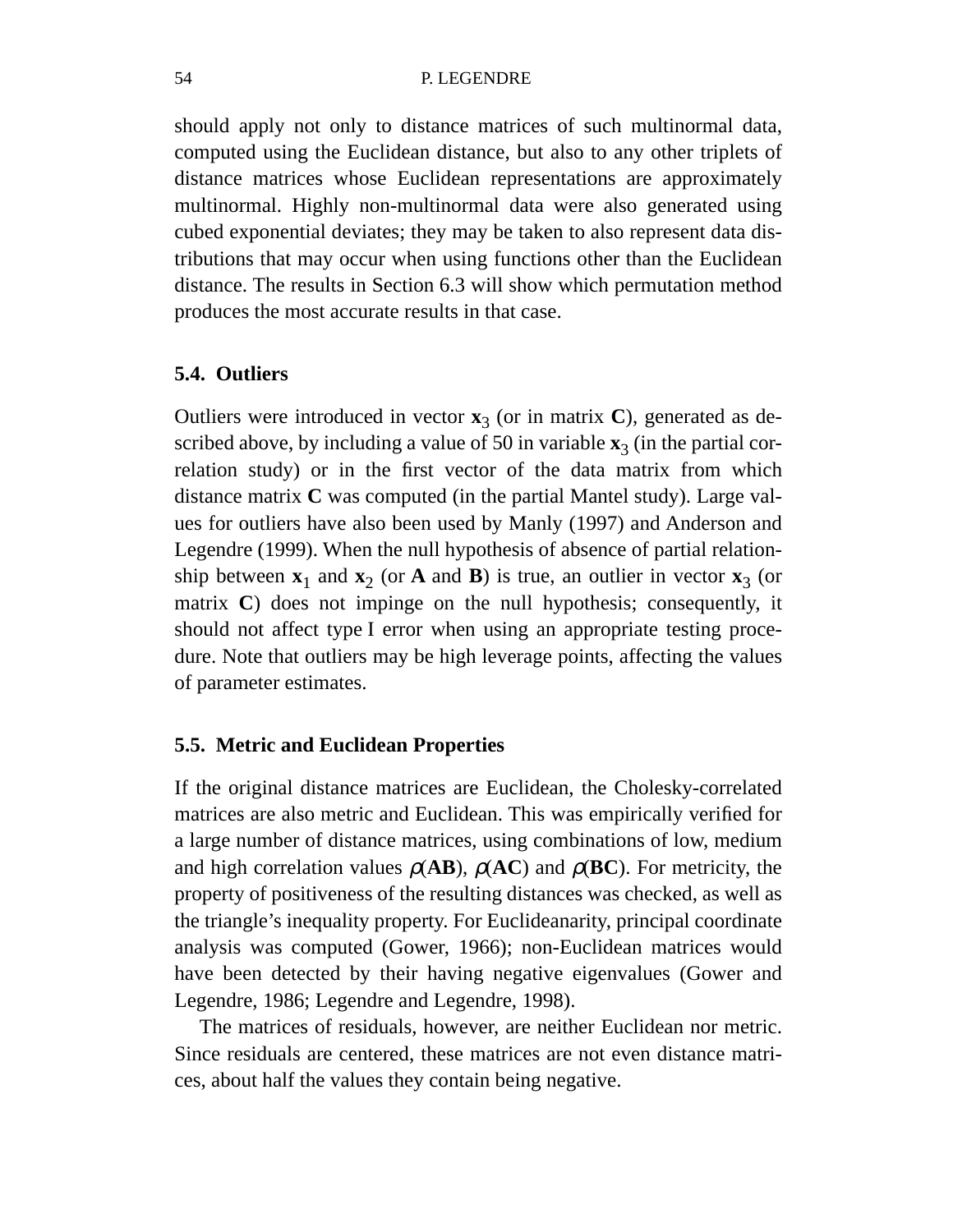#### **5.6. Computations**

Two computer programs were written in Fortran 77 to carry out the simulations: one for the partial correlation study and one for the Mantel study. The same series of random simulated data were produced for all permutation methods in simulations involving the same set of parameters. Permutations of the simulated data were done using a uniform random generation algorithm *sensu* Furnas (1984). For very small samples  $(n \le 7)$ , where the number of possible permutations is small, complete enumeration of all possible *n*! permutations was carried out using a procedure proposed by Edgington (1995, p. 207; for example, there are  $5! = 120$  distinguishable permutations of  $n = 5$  objects); in that case, 100000 simulations were produced instead of 10000 in order to keep the confidence intervals of the rejection rates narrow.

## **5.7. Type I Error**

In the study of type I error, data were generated in such a way that the null hypothesis was true  $(H_0: \rho(\mathbf{x}_1 \mathbf{x}_2 \cdot \mathbf{x}_3) = 0$  or  $\rho(\mathbf{AB.C}) = 0$ ). Empirical rates of type I error were studied for the four permutation methods and the parametric *t*-test with regard to the following factors:

- 1. The size of the samples: *n* = {5, 10, 20, 30, 40, 50}.
- 2. For simple correlations, the population correlation  $\rho(\mathbf{x}_1 \mathbf{x}_2)$  was set to 0 when generating the data. For partial correlations, there are various ways of varying the simple correlations between the three vectors to obtain  $\rho(\mathbf{x}_1 \mathbf{x}_2 \cdot \mathbf{x}_3) = 0$ . The expected value of the partial correlation is zero if the numerator of eq. 1 is zero:

$$
\rho(\mathbf{x}_1 \mathbf{x}_2) - \rho(\mathbf{x}_1 \mathbf{x}_3) \rho(\mathbf{x}_2 \mathbf{x}_3) = 0
$$
\n(3)

Hence the following combinations of simulation parameters produced realizations of the null hypothesis:

- $\rho(\mathbf{x}_1 \mathbf{x}_3) = \{0.0, 0.5, 0.9\}$  while  $\rho(\mathbf{x}_1 \mathbf{x}_2)$  and  $\rho(\mathbf{x}_2 \mathbf{x}_3) = 0$ ; also  $\rho(\mathbf{x}_2 \mathbf{x}_3) = \{0.0, 0.5, 0.9\}$  while  $\rho(\mathbf{x}_1 \mathbf{x}_2)$  and  $\rho(\mathbf{x}_1 \mathbf{x}_3) = 0$ ;
- $\rho(\mathbf{x}_1 \mathbf{x}_3) = \rho(\mathbf{x}_2 \mathbf{x}_3) = \{0.0, 0.1, 0.2, ..., 0.9\}$  with corresponding values of  $\rho(\mathbf{x}_1 \mathbf{x}_2)$  set at {0.00, 0.01, 0.04, …, 0.81}.

The same strategy was used in the partial Mantel study. Empirical type I error rates were calculated for each combination of factors. The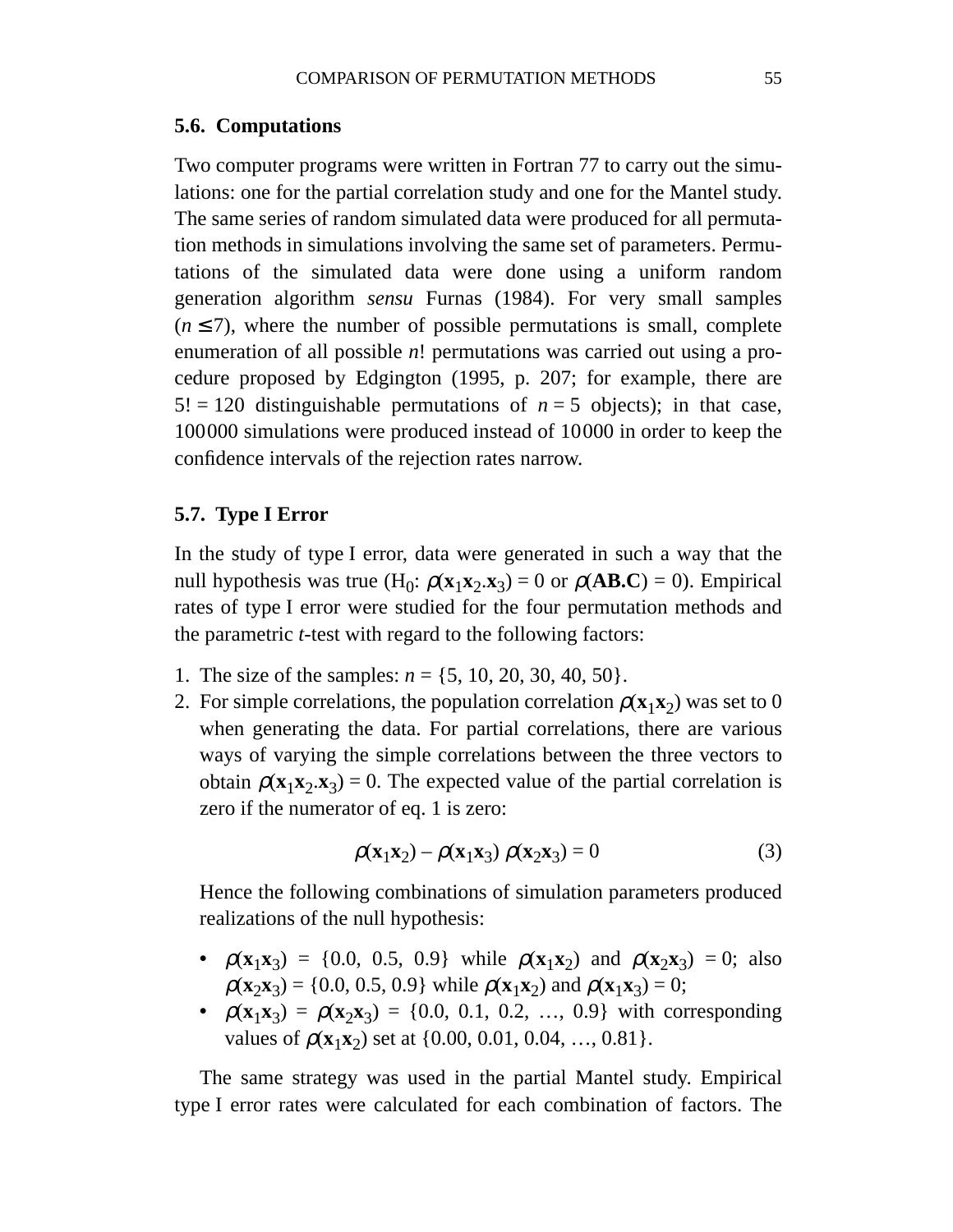significance level for the tests was set at  $\alpha = 0.05$ . For type I error to match the significance level, the number of significant p-values out of the 10000 (or 100000) simulations was expected to be 500 (or 5000) for each of the permutation methods. A 95% confidence interval was computed for each estimated error rate. In the partial correlation simulation study, parametric *t*-tests were also calculated in parallel with the various types of permutation tests.

## **5.8. Power**

In the power study, data were simulated in such a way that the null hypothesis was false:  $\rho$ (**x**<sub>1</sub>**x**<sub>2</sub>.**x**<sub>3</sub>)  $\neq$  0 or  $\rho$ (**AB.C**)  $\neq$  0. Preliminary runs helped determine an appropriate value of  $\rho$ (**x**<sub>1</sub>**x**<sub>2</sub>.**x**<sub>3</sub>) or  $\rho$ (**AB.C**), for the chosen sample sizes, that would produce rejection rates always larger than 0 and smaller than 1. The selected value is 0.1. Power was studied with regard to the following factors:

- 1. The size of the samples:  $n = \{5, 10, 30, 50\}.$
- 2. For the simple correlation study,  $\rho(\mathbf{x}_1 \mathbf{x}_2)$  was varied by steps of 0.1 from 0.0 to 0.9.
- 3. For the partial correlation study, eq. 1 indicates that there are various ways of varying the correlations between the three vectors while keeping the expected value of partial correlation constant at 0.1:
	- $\rho(\mathbf{x}_1 \mathbf{x}_3) = 0$  while  $\rho(\mathbf{x}_2 \mathbf{x}_3) = \{0.0, 0.3, 0.5, 0.7, 0.9\}$ . Equation (1) can be transformed to give the values of  $\rho(\mathbf{x}_1 \mathbf{x}_2)$  corresponding to different values of  $\rho(\mathbf{x}_2 \mathbf{x}_3)$  for constant  $\rho(\mathbf{x}_1 \mathbf{x}_2 \mathbf{x}_3)$ :

$$
\rho(\mathbf{x}_1 \mathbf{x}_2) = \rho(\mathbf{x}_1 \mathbf{x}_2 \mathbf{x}_3) \sqrt{1 - \rho(\mathbf{x}_2 \mathbf{x}_3)^2}
$$
 (4)

These values are:  $\rho(\mathbf{x}_2 \mathbf{x}_3) = 0.0$ ,  $\rho(\mathbf{x}_1 \mathbf{x}_2) = 0.1$ ;  $\rho(\mathbf{x}_2 \mathbf{x}_3) = 0.3$ ,  $\rho(\mathbf{x}_1 \mathbf{x}_2) = 0.0954$ ;  $\rho(\mathbf{x}_2 \mathbf{x}_3) = 0.5$ ,  $\rho(\mathbf{x}_1 \mathbf{x}_2) = 0.0866$ ; and  $\rho(\mathbf{x}_2 \mathbf{x}_3) =$ 0.9,  $\rho(\mathbf{x}_1 \mathbf{x}_2) = 0.0436$ . The same equation was used for the case where  $\rho(\mathbf{x}_2 \mathbf{x}_3) = 0$  while  $\rho(\mathbf{x}_1 \mathbf{x}_3) = \{0.0, 0.3, 0.5, 0.7, 0.9\}.$ 

•  $\rho(\mathbf{x}_1 \mathbf{x}_3) = \rho(\mathbf{x}_2 \mathbf{x}_3) = \{0.0, 0.1, \dots, 0.9\}$ . The value  $\rho(\mathbf{x}_1 \mathbf{x}_2)$  was adjusted in such a way that  $\rho(\mathbf{x}_1 \mathbf{x}_2, \mathbf{x}_3)$  was kept constant at 0.1 in each plot. Equation (1) can be transformed to give the values of  $\rho(\mathbf{x}_1 \mathbf{x}_2)$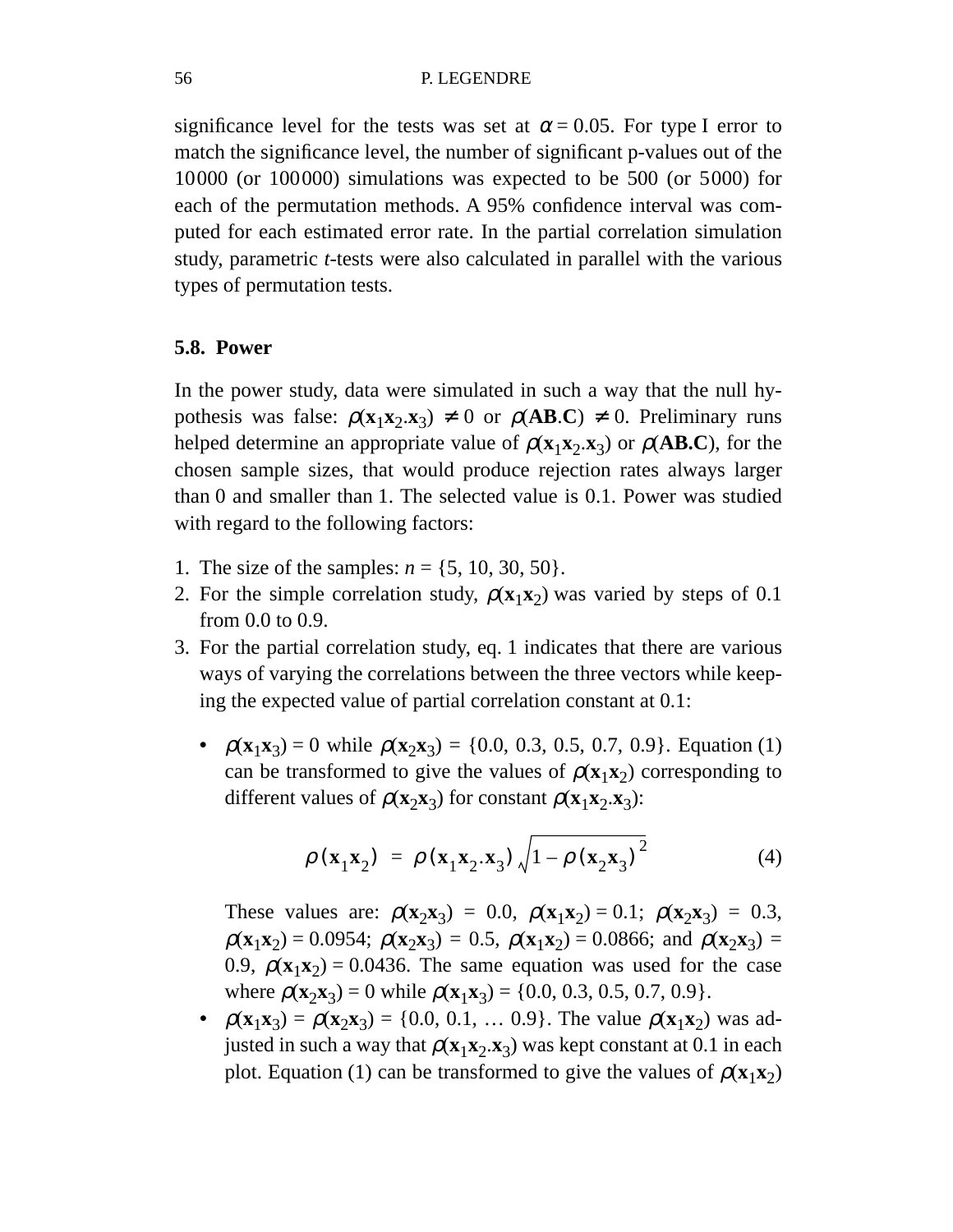corresponding to different values of  $\rho(\mathbf{x}_1 \mathbf{x}_3) = \rho(\mathbf{x}_2 \mathbf{x}_3)$  for constant  $\rho$ (**x**<sub>1</sub>**x**<sub>2</sub>.**x**<sub>3</sub>):

$$
\rho(\mathbf{x}_1 \mathbf{x}_2) = \rho(\mathbf{x}_1 \mathbf{x}_2 \mathbf{x}_3) (1 - \rho(\mathbf{x}_2 \mathbf{x}_3)^2) + \rho(\mathbf{x}_2 \mathbf{x}_3)^2
$$
 (5)

These values are:  $\rho(\mathbf{x}_1 \mathbf{x}_3) = \rho(\mathbf{x}_2 \mathbf{x}_3) = 0.0$ ,  $\rho(\mathbf{x}_1 \mathbf{x}_2) = 0.1$ ;  $\rho(\mathbf{x}_1 \mathbf{x}_3) = 0.1$  $\rho(\mathbf{x}_2 \mathbf{x}_3) = 0.1$ ,  $\rho(\mathbf{x}_1 \mathbf{x}_2) = 0.109$ ; …  $\rho(\mathbf{x}_1 \mathbf{x}_3) = \rho(\mathbf{x}_2 \mathbf{x}_3) = 0.9$ ,  $\rho(\mathbf{x}_1 \mathbf{x}_2) = 0.829.$ 

The same strategy was used in the partial Mantel study. Power is reported as the rate (fraction) of rejection of the null hypothesis after 10000 or 100000 simulations.

# **6. RESULTS**

# **6.1. Simple Correlation and Simple Mantel Test**

Figures 1a–c present empirical type I error rates at  $\alpha$  = 0.05 for the simple correlation coefficient  $r(\mathbf{x}_1 \mathbf{x}_2)$  (parametric *t*-test and permutation test) and the simple Mantel test  $r(AB)$  (permutation test only), obtained using simulations where  $\rho(\mathbf{x}_1 \mathbf{x}_2)$  and  $\rho(\mathbf{AB})$  were 0 in the statistical populations. The permutation tests always have correct type I error, whatever the shape of the distribution of errors. It is noticeable, however, that for non-normal data, the parametric *t*-test used in correlation analysis has inflated type I error for data generated under the correlation model (panel a), whereas it is too conservative for data generated under the regression model I (panel c), especially for cubed exponential error. Similarly, Anderson and Legendre (1999, Fig. 3) found that the normal-theory *t*-test is too conservative for regression model I data generated with cubed exponential error. Differences between the correlation and regression model I methods of data generation will also be found in partial correlation analysis (section 6.2). These results are summarized in Table I.

Figures 1d,e present power curves for the simple correlation coefficient and the simple Mantel test, for different sample sizes, across values of the population correlation  $\rho$ . Unsurprisingly, the powers of the simple correlation and simple Mantel tests increase with *n*. The power values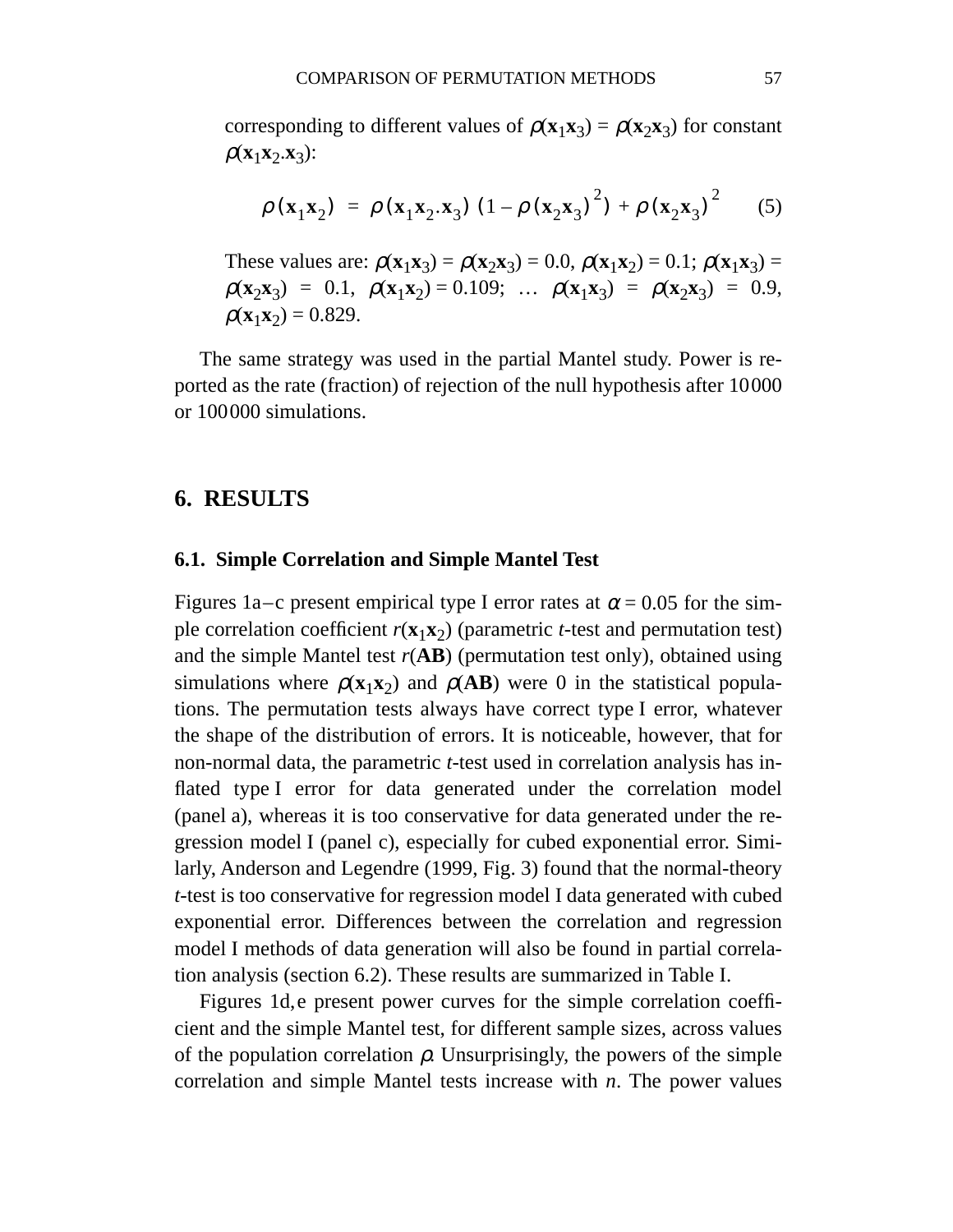

FIGURE 1 (a) Type I error and 95% confidence intervals (error bars) at  $\alpha$  = 0.05 with increasing sample size, for simple correlation coefficients (one-tailed tests; circles, parametric *t*-tests; squares, permutation tests), using data generated under the correlation model. (b) Same for the simple Mantel test  $(p = 10)$ . (c) Same for simple correlations, using regression model I data (independent variable with fixed values {1, 2, …, 10} repeated 1 to 5 times, for a total of 10 to 50 data points). (d) Power curves for the simple correlation coefficient (parametric *t*-test) for different sample sizes *n*. (e) Same for the simple Mantel test, for different numbers of variables  $p = \{1, 10, 50\}$ . There were 10000 simulations in each case (100000 for  $n = 5$ ) and 999 permutations per test where permutations were used. For  $n = 5$ , the confidence intervals are often so narrow that they are hidden by the symbols.

reported by Cohen (1988, Table 3.3.2) for one-tailed tests of the simple correlation coefficient are always inside the 95% confidence intervals obtained in our simulations (C.I. not plotted in Fig. 1d); this provides an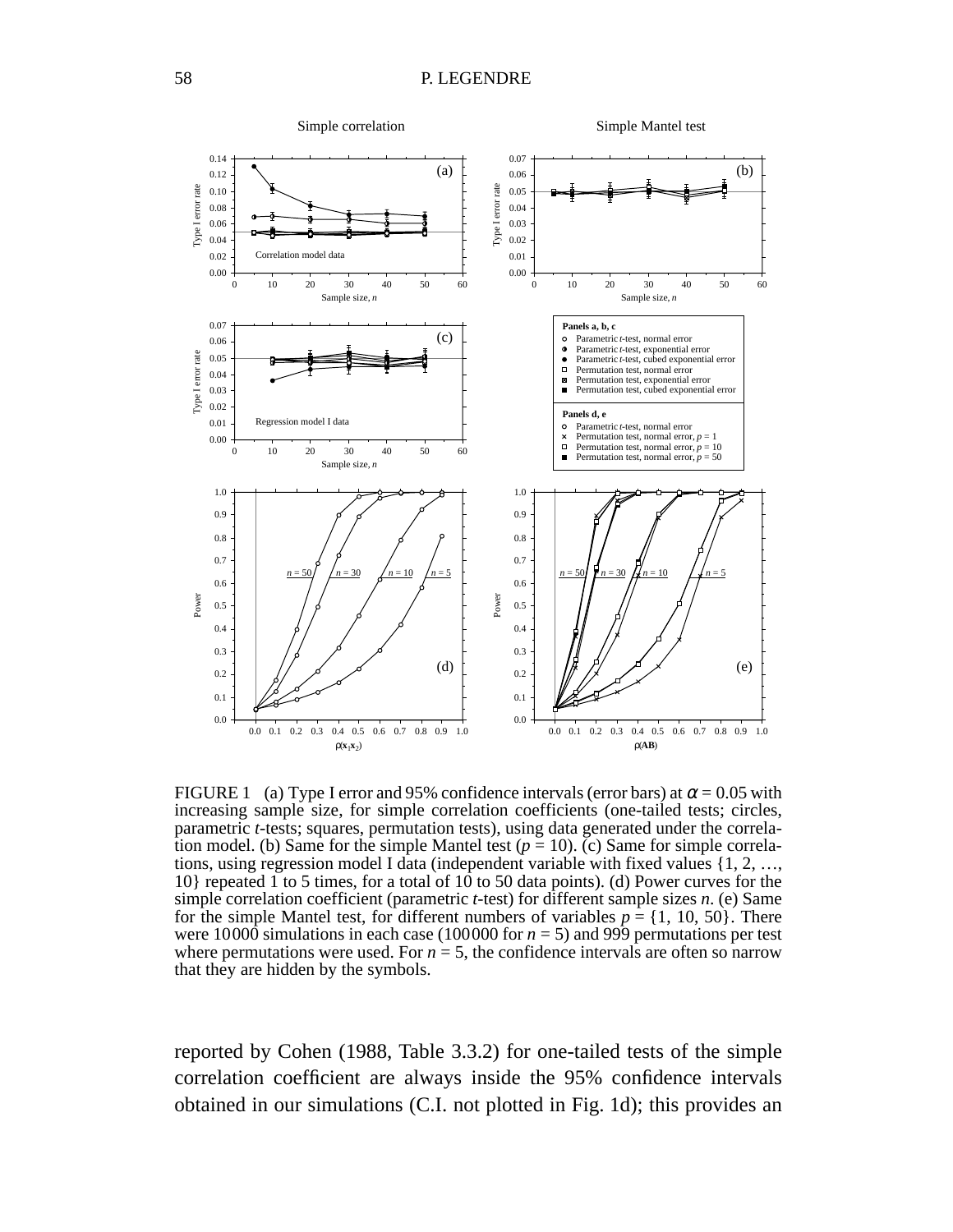Table I Type I error: summary of the simulation findings. √ correct type I error; X incorrect type I error; # inflated type I error for small *n*. -----: not done.

|                                                                      | Normal error |                      |                      | Exponential error Exponential <sup>3</sup> error Normal + outlier Normal + outlier<br>Correlation model Correlation model Correlation model Regression model I Correlation model Correlation model |                      | $Exp3 + outlier$ |
|----------------------------------------------------------------------|--------------|----------------------|----------------------|----------------------------------------------------------------------------------------------------------------------------------------------------------------------------------------------------|----------------------|------------------|
| <b>Simple correlation</b>                                            |              |                      |                      |                                                                                                                                                                                                    |                      |                  |
| Parametric t-test<br><b>Permutation test</b>                         |              | $\frac{X}{\sqrt{2}}$ | $\frac{X}{\sqrt{2}}$ |                                                                                                                                                                                                    |                      |                  |
| <b>Simple Mantel test</b>                                            |              |                      |                      |                                                                                                                                                                                                    |                      |                  |
| Permutation test                                                     |              |                      | V                    |                                                                                                                                                                                                    |                      |                  |
| <b>Partial correlation</b>                                           |              |                      |                      |                                                                                                                                                                                                    |                      |                  |
| Parametric <i>t</i> -test                                            |              |                      | X                    |                                                                                                                                                                                                    |                      | X                |
| 1. Permute raw data<br>2. Permute residuals<br>of null model         |              |                      | #                    | $X_{\!\scriptscriptstyle\gamma}$                                                                                                                                                                   |                      | X<br>$\#$        |
| 3. Correlate residualized                                            | X#           |                      | X#                   |                                                                                                                                                                                                    |                      |                  |
| $x_1$ to residualized $x_2$<br>4. Permute residuals<br>of full model | $\sqrt{ }$   |                      | #                    |                                                                                                                                                                                                    |                      | #                |
| <b>Partial Mantel test</b>                                           |              |                      |                      |                                                                                                                                                                                                    |                      |                  |
| 1. Permute raw data<br>2. Permute residuals<br>of null model         |              |                      | #                    |                                                                                                                                                                                                    | $\frac{X}{\sqrt{2}}$ | X<br>#           |
| 3. Correlate residualized<br>A to residualized <b>B</b>              | X#           |                      | X#                   |                                                                                                                                                                                                    |                      |                  |
| 4. Permute residuals<br>of full model                                | #            |                      | $\#$                 |                                                                                                                                                                                                    | $\#$                 | #                |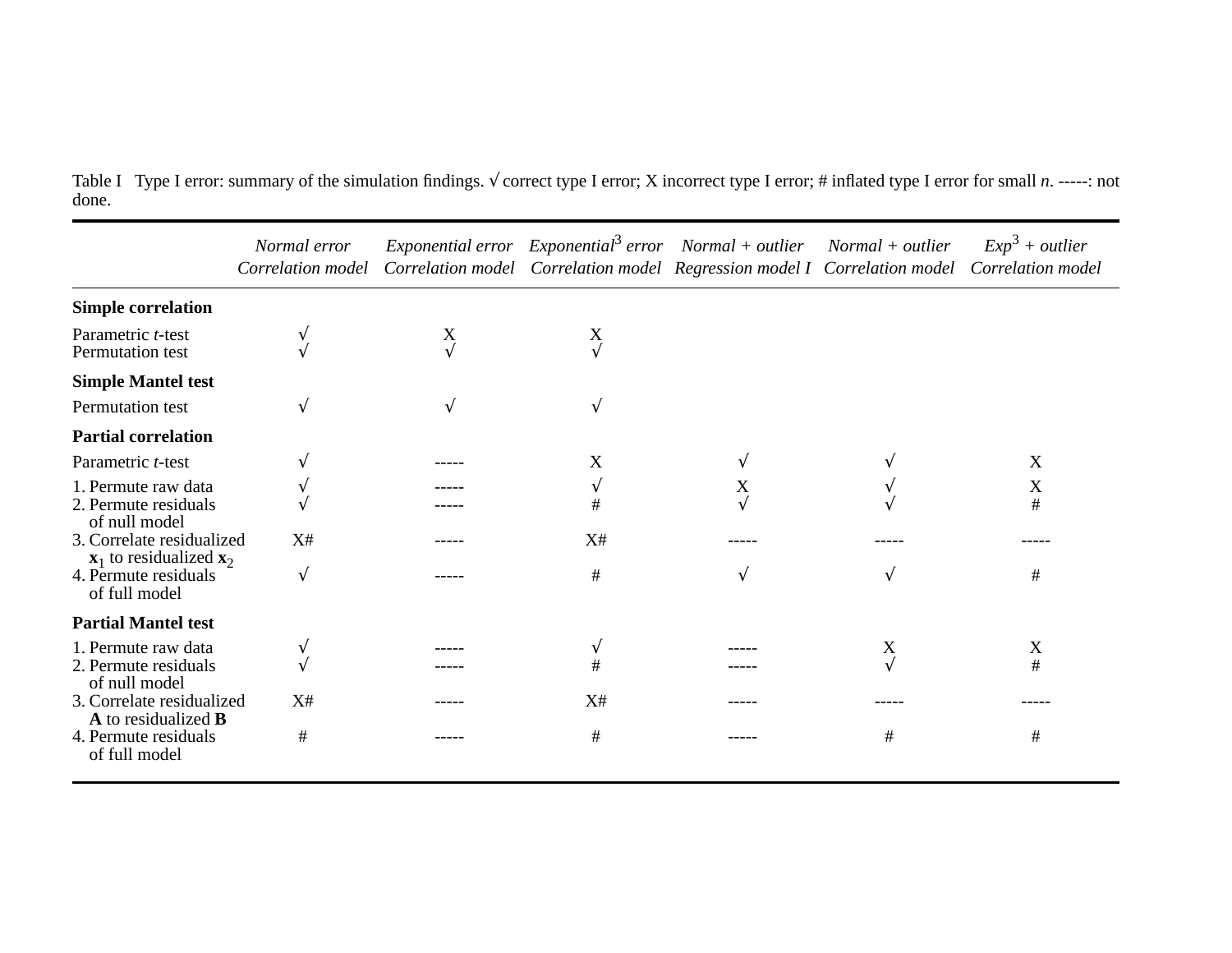#### 60 P. LEGENDRE

external validation of the simulation algorithm and computer code used to produce the simulations reported in the present paper. The power values were obtained in the same way as in the previous paragraph, using normal error and significance level  $\alpha$  = 0.05. The power of the simple Mantel test is the same for any number of variables, *p*, used in computing matrices **A** and **B**, except when *n* is small and *p* is very small.

The numerical value of the Mantel statistic required to reach significance, for any given  $n$ , is smaller than that of the Pearson correlation coefficient, a fact that users of the Mantel test often remark on. The results in Figures 1d and 1e are not entirely comparable, however, because the data have been generated in different ways; the correlation was added to the raw data vectors in the simple correlation study whereas it was added to the distances in the simple Mantel study.

Additional simulations carried out using data generated according to the method described in the penultimate paragraph of section 5.1, and reported in Table II, showed that the Mantel test is actually less powerful than the test of the Pearson correlation for analyzing the correlation between data vectors. Concerning the numerical values of the coefficients in the two cases, Dutilleul *et al.* (2000) have shown that in situations such as used in Table II, for any selected value of  $\rho(\mathbf{x}_1 \mathbf{x}_2)$  in the statistical population, the expected value of the simple correlation  $r(\mathbf{x}_1 \mathbf{x}_2)$  is equal to  $\rho(\mathbf{x}_1 \mathbf{x}_2)$  whereas that of the Mantel correlation  $r(\mathbf{A}^{(2)} \mathbf{B}^{(2)})$  between matrices of squared Euclidean distances is  $\rho^2(\mathbf{x}_1 \mathbf{x}_2)$ ; it is thus smaller than  $r(\mathbf{x}_1 \mathbf{x}_2)$ . The Mantel correlation  $r(\mathbf{AB})$  between matrices of ordinary (not squared) Euclidean distances is always a bit smaller than  $r(A^{(2)}B^{(2)})$ .

Table II Comparison of power of the simple correlation and simple Mantel tests, using data vectors generated for power analysis of the simple correlation coefficient. The correlation imposed between the two vectors is  $\rho(\mathbf{x}_1 \mathbf{x}_2) = 0.5$ , hence H<sub>0</sub> is false; error is normal. Power is the rejection rate of  $H_0$  after 10000 simulations (or 100000 for  $n = 5$ );  $\alpha = 0.05$ , one-tailed tests.

| $\boldsymbol{n}$ | Power of t-test<br>of Pearson correlation | Power<br>of simple Mantel test |  |
|------------------|-------------------------------------------|--------------------------------|--|
| 5                | 0.2246                                    | 0.1244                         |  |
| 10               | 0.4605                                    | 0.2872                         |  |
| 30               | 0.8944                                    | 0.6268                         |  |
| 50               | 0.9826                                    | 0.8067                         |  |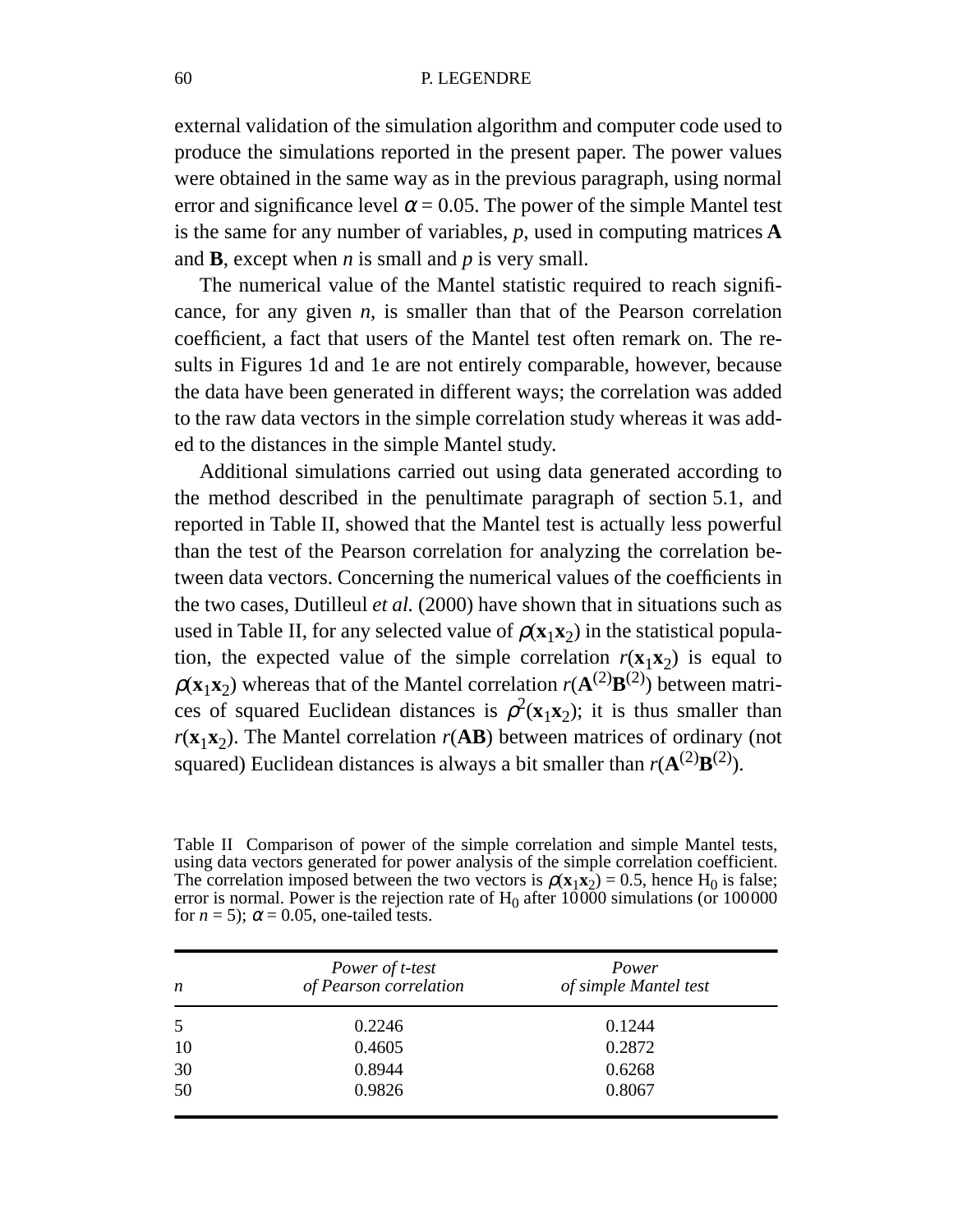## **6.2. Partial Correlation Analysis**

#### *6.2.1. Type I Error*

Figures 2a, 2c and 2e present the type I error rates obtained for the various permutation methods, as well as for the parametric *t*-test, for increasing sample sizes, using data with normal error. When  $\rho(\mathbf{x}_1 \mathbf{x}_2) = \rho(\mathbf{x}_1 \mathbf{x}_3) =$  $\rho(x_2x_3) = 0$ , all methods had correct type I error, except method 3



FIGURE 2 Mean and 95% confidence interval of the empirical probability of type I error  $(\alpha = 0.05)$  with increasing sample size. *Left:* comparison of the four permutation methods in partial correlation analysis, plus the parametric *t*-test. The population parameters were chosen in such a way that  $H_0$  was true; the error was standard normal. *Right:* same for partial Mantel tests; parametric *t*-test could not be carried out here.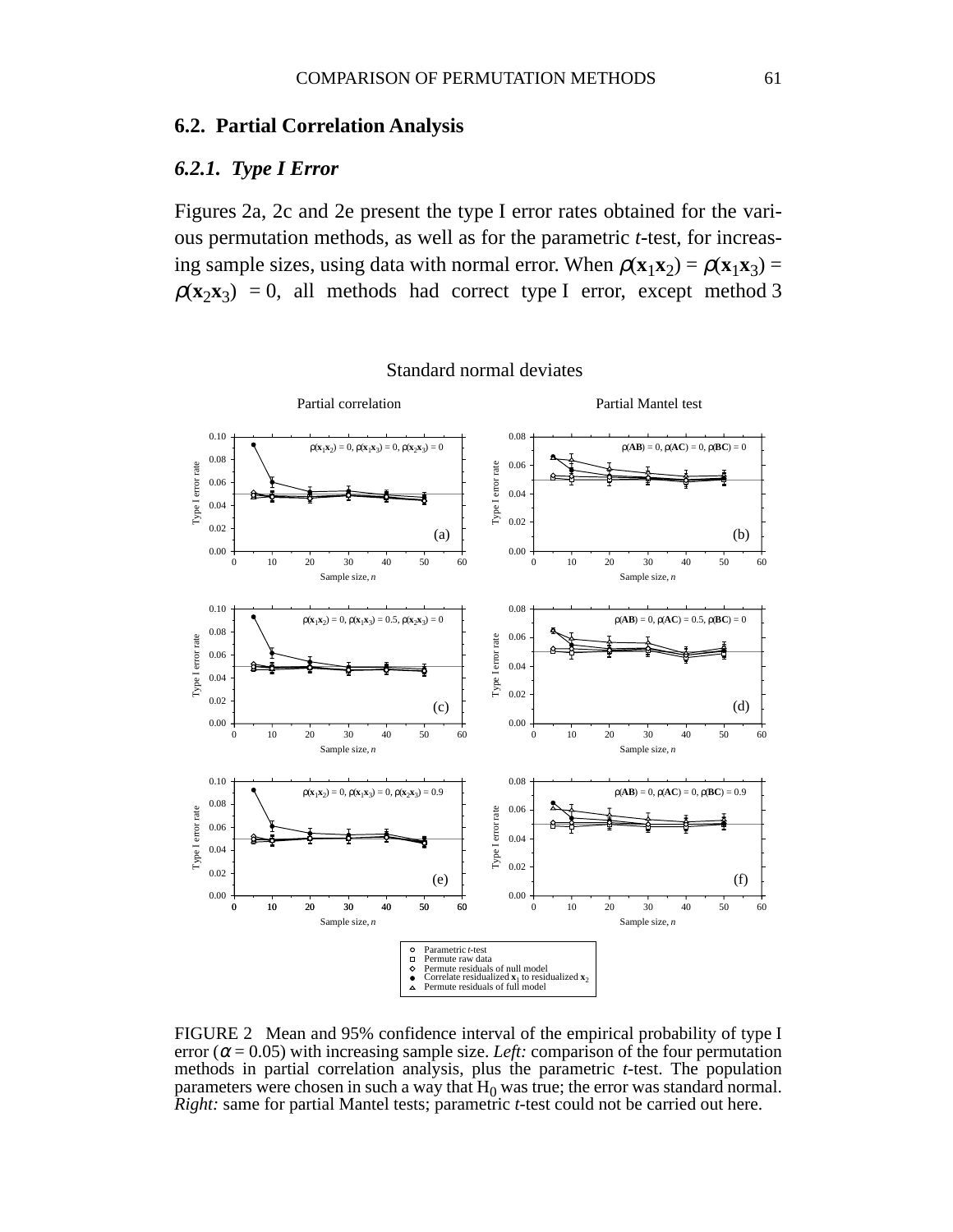(correlate residualized  $\mathbf{x}_1$  to residualized  $\mathbf{x}_2$ ). This is also the case for increasing values of  $\rho$ (**x**<sub>1</sub>**x**<sub>3</sub>) when  $\rho$ (**x**<sub>1</sub>**x**<sub>2</sub>) and  $\rho$ (**x**<sub>2</sub>**x**<sub>3</sub>) were set to zero (example in Fig. 2c), and for increasing values of  $\rho(\mathbf{x}_2 \mathbf{x}_3)$  when  $\rho(\mathbf{x}_1 \mathbf{x}_2)$  and  $\rho$ ( $\mathbf{x}_1 \mathbf{x}_3$ ) were set to zero (example in Fig. 2e). Similar results were obtained for two-tailed tests (not shown).

Permutation method 3 (correlate residualized  $\mathbf{x}_1$  to residualized  $\mathbf{x}_2$ ) had inflated type I error with small sample sizes. This confirmed similar results obtained by Anderson and Legendre (1999) in a simulation study of permutation methods for testing the significance of partial regression coefficients in multiple linear regression.

Simulations of the null hypothesis were also conducted with  $\rho(\mathbf{x}_1 \mathbf{x}_3) =$  $\rho(\mathbf{x}_2 \mathbf{x}_3) = \{0.0, 0.1, 0.2, \dots 0.9\}$ . The results are the same as reported above: methods 1, 2 and 4 had error rates indistinguishable from that of the parametric *t*-test whereas method 3 had inflated type I error, significantly higher than that of the other methods for  $n = 5$  and 10.

In simulations carried out using highly skewed data (*i.e.*, cubed exponential random deviates) in all three vectors, all permutation tests did much better than the normal-theory *t*-test in one-tailed or two-tailed tests (Figs. 3a, c); the normal-theory *t*-test had inflated type I error in such a case. This is opposite to the findings of Anderson and Legendre (1999) for data generated under regression model I (*i.e.*, explanatory variables controlled, error added), where the normal-theory *t*-test had reduced type I error when using cubed exponential deviates; this is also the case for simple correlation coefficients (Fig. 1c). No noticeable effect was found when cubed exponential deviates were used in  $x_1$  only while  $x_2$  and **x**3 contained random normal deviates (results not shown). In all cases, method 3 (correlate residualized  $\mathbf{x}_1$  to residualized  $\mathbf{x}_2$ ) had the same problem as it did with normal error (Fig. 2).

When cubed exponential deviates were used in all three vectors, the methods of permutation of residuals also had inflated type I error for very small sample sizes  $(n = 5 \text{ and } 10)$  in one-tailed and two-tailed tests (Figs. 3a, c). This is not surprising since methods of permutation of residuals are known to only have asymptotically exact significance levels; they require *n* to be relatively large. The permutation of residuals of a null model did better than the permutation of residuals of a full model. The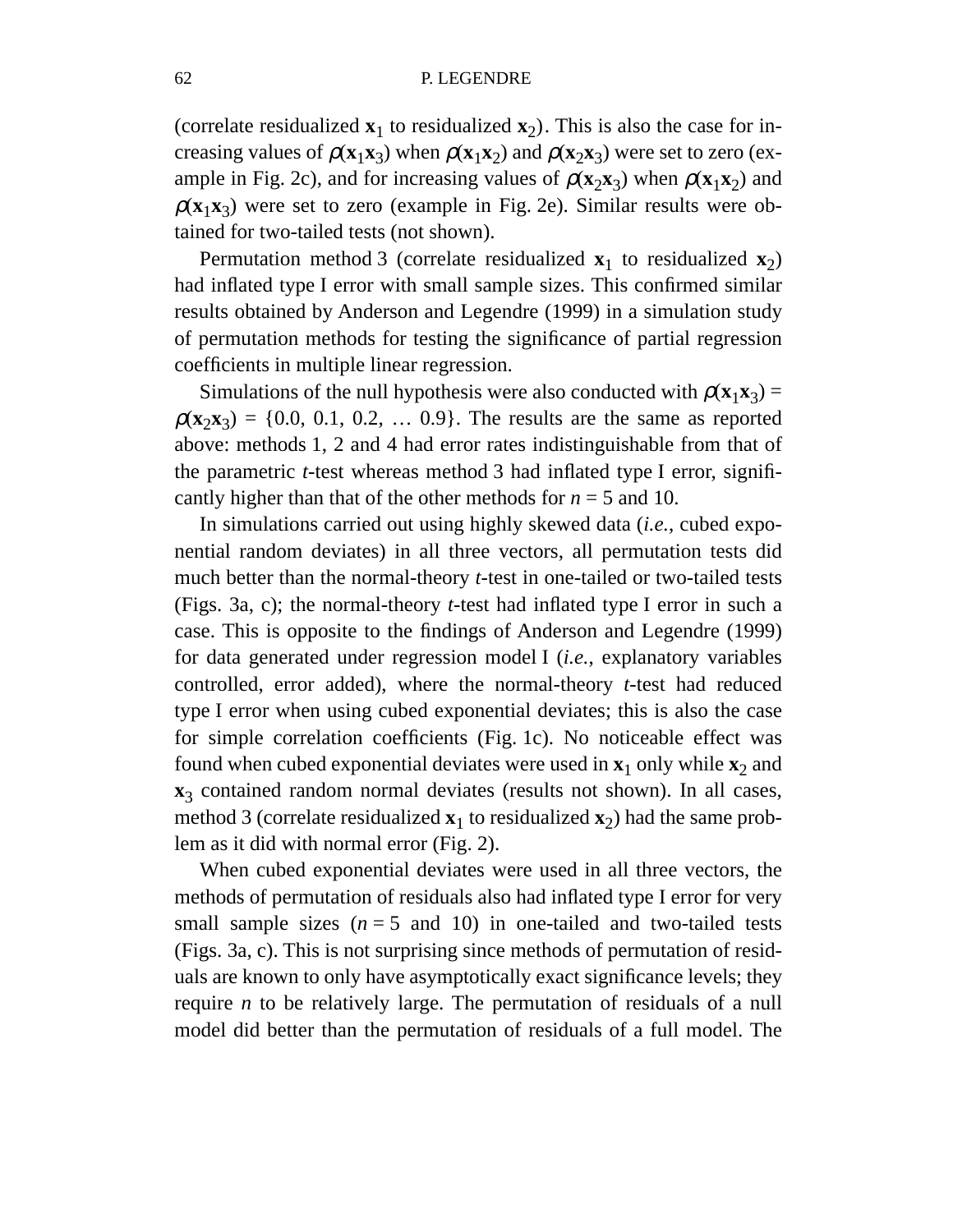

#### Cubed exponential deviates

FIGURE 3 Type I error of one-tailed  $(a, b)$  and two-tailed tests  $(c, d)$  with increasing sample size for data generated under the correlation model with cubed exponential error in all variables. (a, c) Partial correlations; the population correlations  $\rho(\mathbf{x}_1 \mathbf{x}_2)$ ,  $\rho$ (**x**<sub>1</sub>**x**<sub>3</sub>) and  $\rho$ (**x**<sub>2</sub>**x**<sub>3</sub>) were 0. (b, d) Partial Mantel tests; the population correlations  $\rho$ (**AB**),  $\rho$ (**AC**) and  $\rho$ (**BC**) were 0.

method of permutation of raw data was not affected by highly skewed data.

Anderson and Legendre (1999) noted that when the covariable of a multiple regression model  $(x_3$  in the present study) contained an extreme outlier, permutation of raw data resulted in unstable (often inflated) type I error. This effect is actually stronger in two-tailed than in one-tailed tests for regression model I data (Figs. 4a, c). To check the influence of outliers on permutation tests in the partial correlation context, data were generated under the correlation model, as described above, using standard normal deviates. An extreme outlier's value of 50 was included in vector  $\mathbf{x}_3$ and the partial correlation  $r(\mathbf{x}_1 \mathbf{x}_2, \mathbf{x}_3)$  was tested for significance. No effect of the outlier was detected on type I error for any value of  $\rho(\mathbf{x}_1 \mathbf{x}_3)$ (Figs. 4e, g; simulations were run for  $n = 10, 30, 50, 100$ ) for any sample size, in one-tailed or two-tailed tests.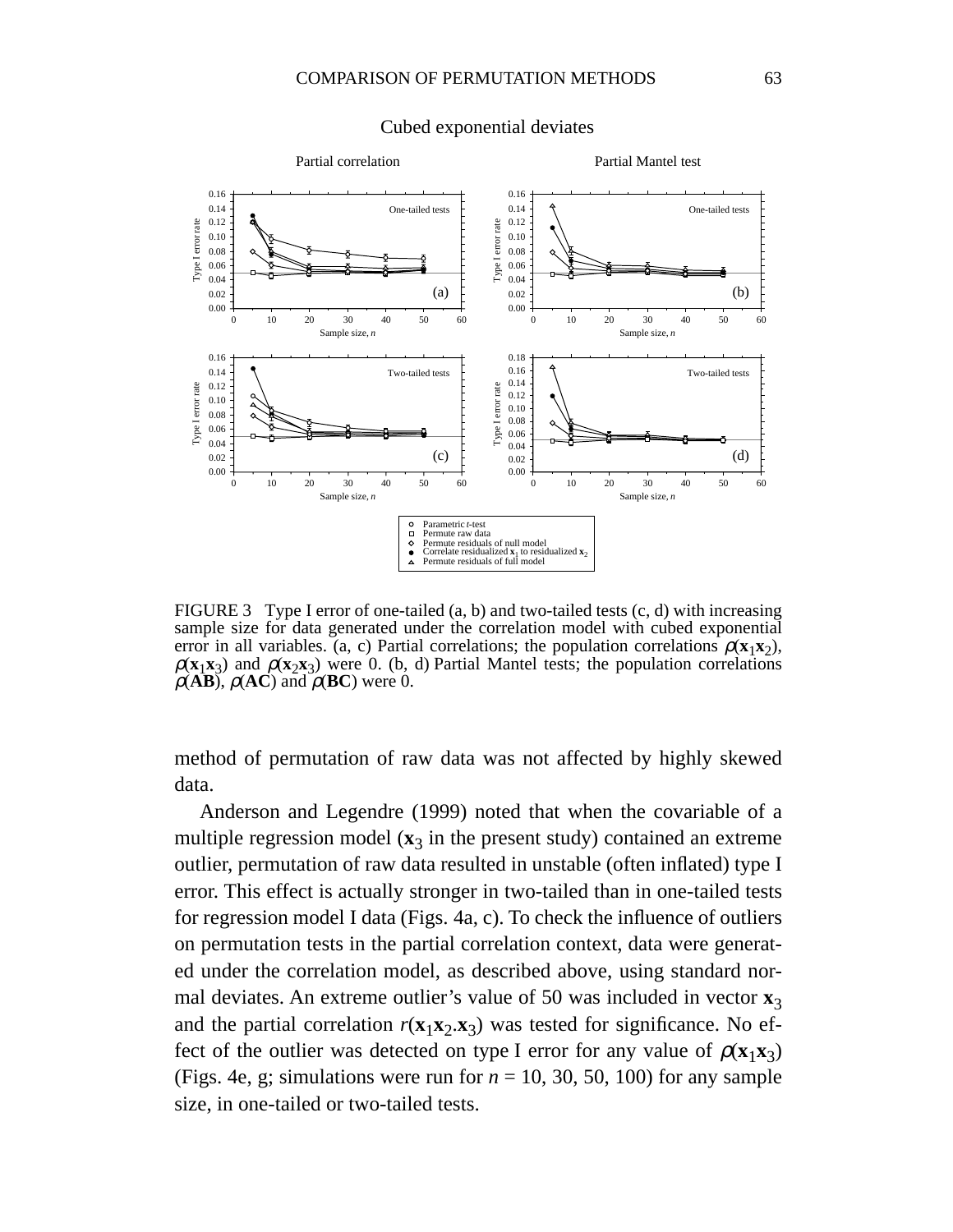

#### Normal error; one outlier in  $\mathbf{x}_3$  or **C**

FIGURE 4 (a, c, e, g) Effect of an outlier in  $\mathbf{x}_3$  on type I error of one-tailed (a, e) and two-tailed tests (c, g), for data generated under the regression model I (a, c: regression model with fixed predictors) or the correlation model (e, g) using normal error;  $n = 50$ . For the model I data,  $\beta_0 = 0$ ,  $\beta_1$  varied from 2 to 20 (abscissa of the graphs) and  $\rho(\mathbf{x}_2 \mathbf{x}_3) = 0$ . For the correlation model data,  $\rho(\mathbf{x}_1 \mathbf{x}_2)$  and  $\rho(\mathbf{x}_2 \mathbf{x}_3)$  were 0;  $\rho(\mathbf{x}_1 \mathbf{x}_3)$  varied from 0.0 to 0.9 (abscissa of the graphs). (b, d) Same for partial Mantel tests (data generated under the correlation model) in one-tailed (b) and two-tailed tests (d); *n* = 10. (f, h) Same, *n* = 50.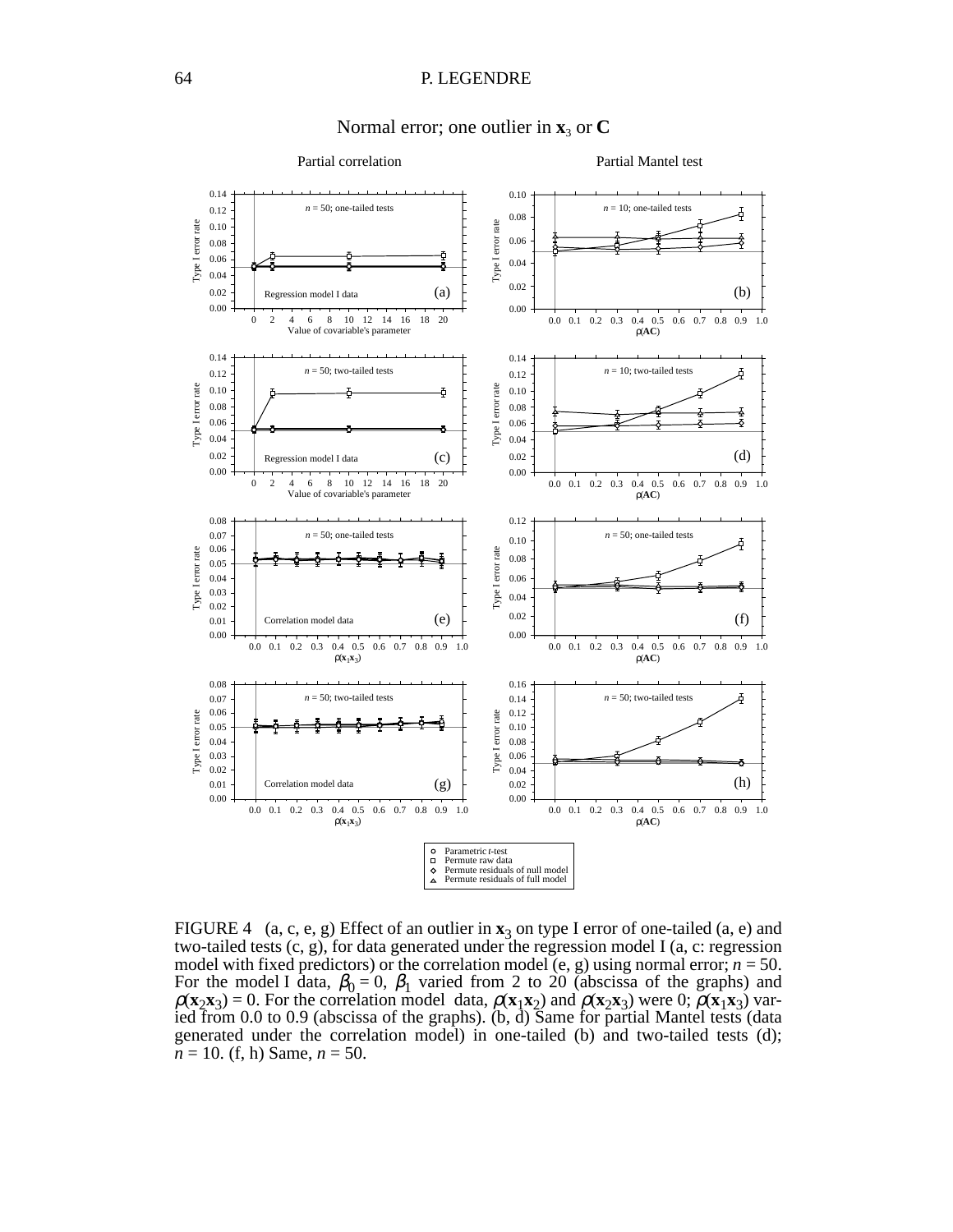However, combining highly skewed data with an outlier, permutation of the raw data produced a reduction in type I error in one-tailed tests as  $\rho$ ( $\mathbf{x}_1 \mathbf{x}_2$ ) increased, and an inflation of type I error in two-tailed tests (Fig. 5). The normal-theory *t*-test had inflated type I error in most instances and mimicked the behavior of the permutation of raw data. In these extreme conditions, permutation of the residuals of a null or full model had mostly correct type I error for  $n = 50$  or more (Figs. 5e, g; simulations were run for  $n = 10$ , 50 and 100).

These results are summarized in Table I. In the Table, method 3 (correlate residualized  $\mathbf{x}_1$  to residualized  $\mathbf{x}_2$ ) is marked as having incorrect type I error, not only because the simulations have shown it to be so for small samples, but also because it is intrinsically flawed, as explained in the Discussion. This is the reason why simulations have not been run for this method in the presence of outliers, nor in the power study.

#### *6.2.2. Power*

The power curves obtained with all testing methods, except method 3, are presented in Figures 6(a, c, e, g) for increasing values of  $\rho$ (**x**<sub>2</sub>**x**<sub>3</sub>) and different sample sizes when  $\rho$ (**x**<sub>1</sub>**x**<sub>2</sub>.**x**<sub>3</sub>) = 0.1 (*i.e.*, the null hypothesis is false);  $\rho(\mathbf{x}_1 \mathbf{x}_3)$  was 0 in these simulations. Identical results were obtained when  $\rho(\mathbf{x}_2 \mathbf{x}_3)$  was 0 and  $\rho(\mathbf{x}_1 \mathbf{x}_3)$  was made to vary. Results of methods 1, 2 and 4 are indistinguishable from those of the parametric *t*-test. As expected, power increases with sample size. Similar results again were obtained by varying both  $\rho(\mathbf{x}_1 \mathbf{x}_3)$  and  $\rho(\mathbf{x}_2 \mathbf{x}_3)$  at the same time, as described in the Methods (results not shown).

# **6.3. Partial Mantel tests**

### *6.3.1. Type I Error*

Among the methods for partial Mantel analysis (Figs. 2b, d, f), only methods 1 (random permutation of the objects in matrix **A**) and 2 (permute residuals of null model) had correct type I error for all sample sizes, in simulations using standard normal deviates without outlier. Methods 3 and 4 systematically produced inflated type I error with small sample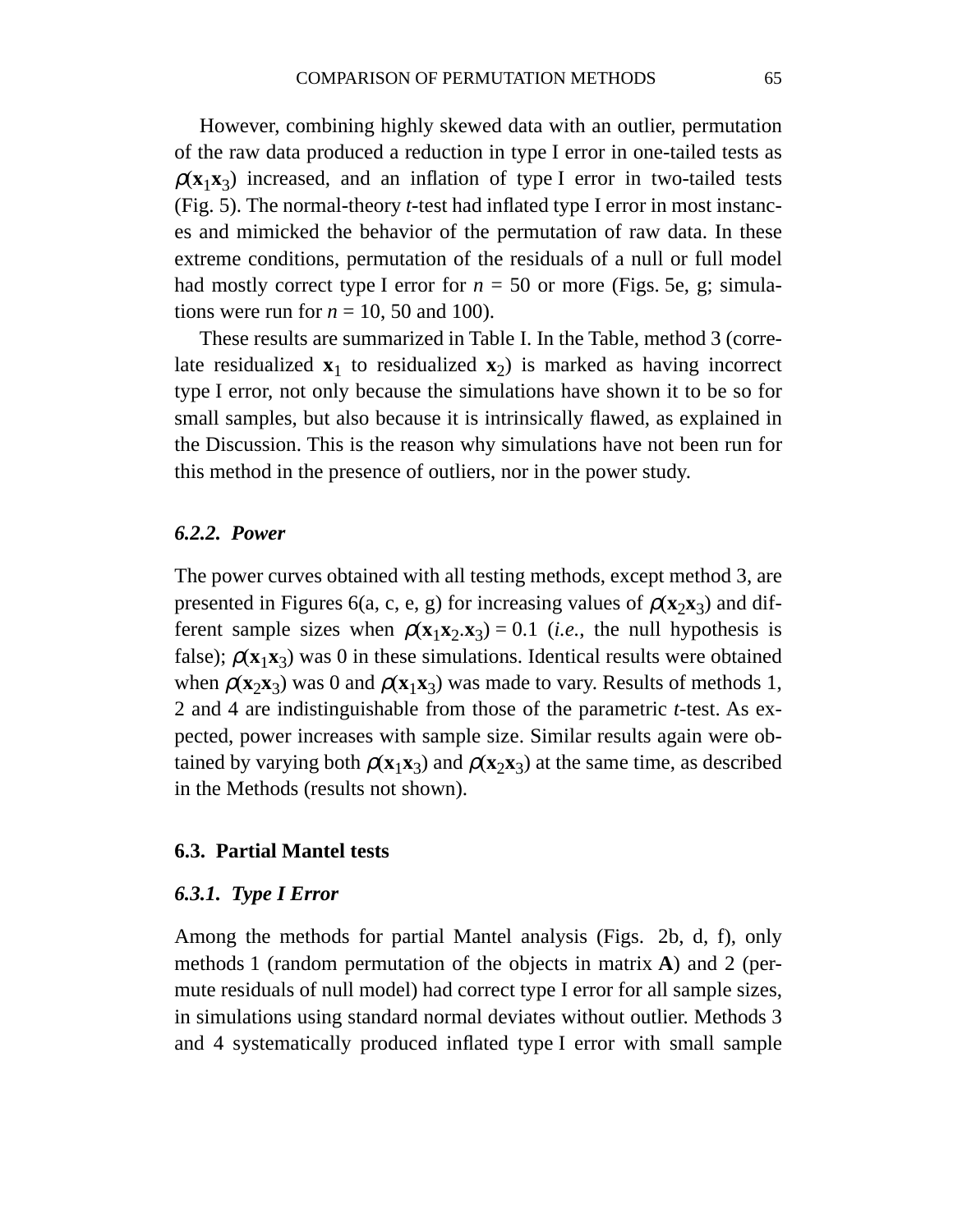

### Exponential cubed error; one outlier in  $\mathbf{x}_3$  or **C**

FIGURE 5 (a, c, e, g) Effect of an outlier in  $\mathbf{x}_3$  (value = 50) on type I error of onetailed (a, e) and two-tailed tests (c, g), for data generated under the correlation model with cubed exponential error;  $n = 10$  and 50. The population correlations  $\rho(\mathbf{x}_1 \mathbf{x}_2)$  and  $\rho(\mathbf{x}_2 \mathbf{x}_3)$  were 0;  $\rho(\mathbf{x}_1 \mathbf{x}_3)$  varied from 0.0 to 0.9 (abscissa of the graphs). There were 10000 simulations per data point. (b, d, f, g) Same for partial Mantel tests in one-tailed (b) and two-tailed tests (d);  $n = 10$ . (f, h) Same,  $n = 50$ .

sizes. The error decreased with sample size, but it always remained. Section 6.2 has shown the problem inherent with method 3 (correlate residualized **A** to residualized **B**). Method 4 (permutation of residuals of a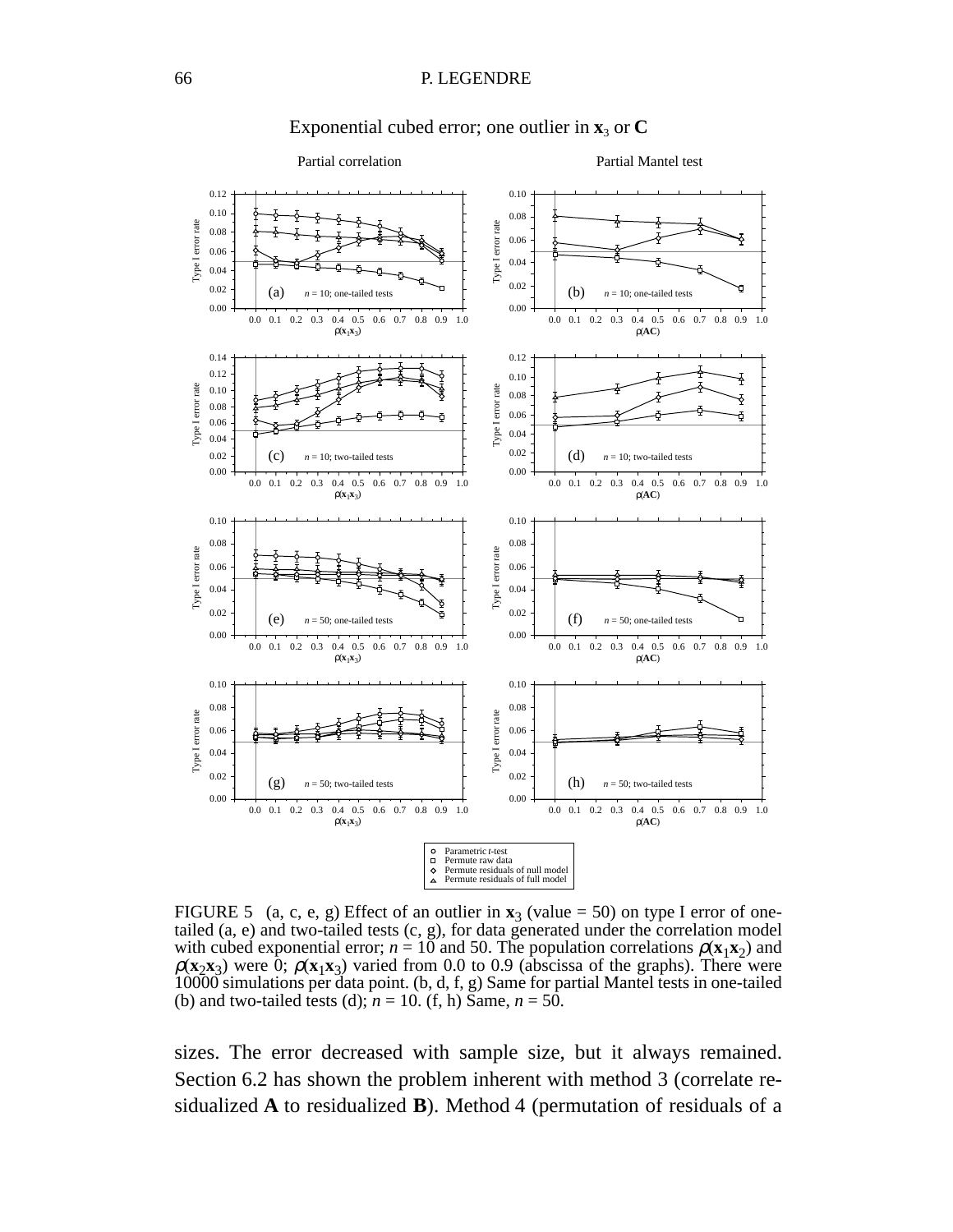

FIGURE 6 Mean and 95% confidence interval of power (at  $\alpha$  = 0.05), using different testing methods and sample sizes. *Left:* partial correlation analysis;  $\rho(\mathbf{x}_2 \mathbf{x}_3)$  varies from 0.0 to 0.9 while  $\rho(\mathbf{x}_1 \mathbf{x}_3) = 0$ ;  $\rho(\mathbf{x}_1 \mathbf{x}_2 \mathbf{x}_3) = 0.1$ . *Right:* partial Mantel tests;  $\rho(\mathbf{BC})$ varies from 0.0 to 0.9 while  $\rho$ (**AC**) = 0;  $\rho$ (**ÅB.C**) = 0.1.

full model) had inflated type I error up to  $n = 40$ ; this problem was not present in partial correlation analysis. T his is due, most likely, to the lack of correspondence between the error-generation process and the calculation of residuals, described in section 5.1, and to the fact that in matrix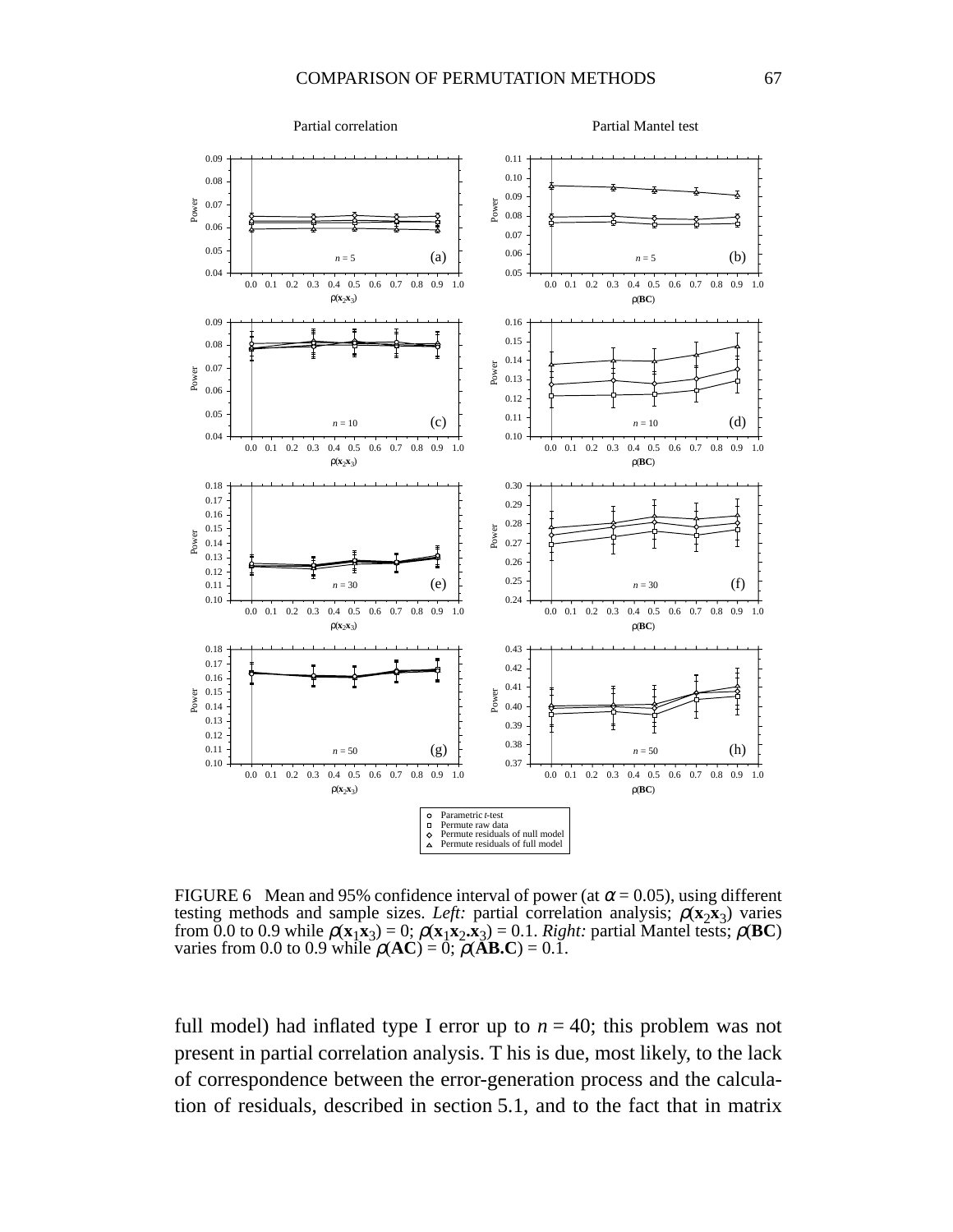permutation, the residuals are not i.i.d. Method 2, which is also a method of permutation of residuals, does not present this problem.

Simulations carried out using highly skewed data in all three matrices led to the same results as in the partial correlation study (Figs. 3b, d). Permutation of the raw data was not affected by highly skewed data. The three methods of permutation of residuals had correct type I error for  $n \geq 20$ .

The effect of an outlier in matrix **C** differed from the findings of the partial correlation study. With normal error (Figs. 4b, d, f, g), the method of permutation of raw data was affected by having increasingly inflated type I error as  $\rho$ (AC) increased. There was no difference between onetailed and two-tailed tests. Inflation of type I error, already noted for method 4 (permutation of residuals of a full model) with small *n*, was also found here. The two methods of permutation of residuals behaved well for  $n \ge 30$  (simulations were run for  $n = 10$ , 30 and 50). With highly skewed data and an outlier (Figs. 5b, d, f, g), permutation of the raw data had either inflated or reduced type I error as  $\rho$ (AC) increased, depending on the test being one-tailed or two-tailed, as in the partial correlation study. The two methods of permutation of residuals maintained correct type I error for  $n > 30$  (simulations were run for  $n = 10, 30$  and 50).

These results are summarized in Table I. For the reason given in the results of the partial correlation study (Section 6.2), simulations have not been run for method 3 (correlate residualized **A** to residualized **B**) in the presence of outliers, nor in the power study.

## *6.3.2. Power*

The power curves obtained with all permutation methods, except method 3, are presented in Figures 6(b, d, f, h) for increasing values of  $\rho(BC)$  and different sample sizes when  $\rho(AB.C) = 0.1$  (*i.e.*, the null hypothesis is false);  $\rho$ (**AC**) was 0 in these simulations. Identical results were obtained when  $\rho(BC)$  was 0 and  $\rho(AC)$  was made to vary. The power curves of the three methods converge as *n* increases, although method 2 (permute residuals of null model) seems to maintain a slight (though not significant) advantage over the permutation of raw data. The apparent advantage of method 4 (permute residuals of full model) at small *n* simply results from it having inflated type I error; it should not be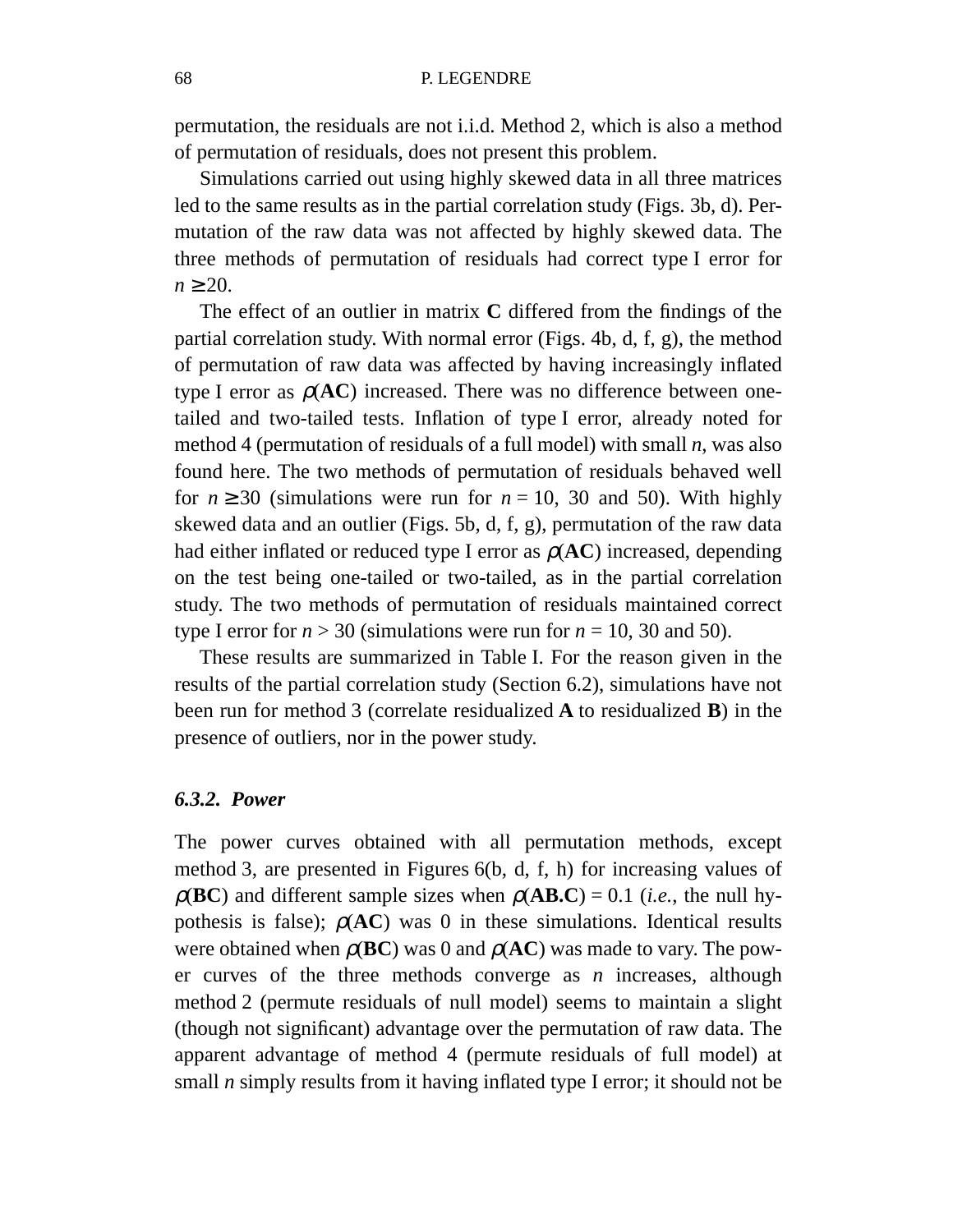construed as a reason to use this method in partial Mantel tests. As expected, power increases with sample size.

# **7. DISCUSSION**

The theory of permutation methods for testing partial regression coefficients for a univariate response is now well understood (Anderson and Legendre, 1999; Anderson and Robinson, in press), but using the same approach in the partial correlation case and for Mantel tests involving distance matrices presents problems. For partial correlations, the main problem is the lack of correspondence, in the methods of permutation of residuals, between the error generation procedure which follows from the correlation model and the estimation of residuals using model I regression. For distance matrices, the main problem is that the residuals of a linear regression model computed for distance matrices cannot be assumed to be i.i.d.; this remains a problem even though the residuals are permuted using 'matrix permutation', which corresponds to permuting the original observations. This paper used simulations to show empirically to what extent the various permutation methods described in section 4 behaved correctly for data generated under the correlation model, using different types of errors, and in the absence or presence of outliers.

The simulation results summarized in Table I show that, when the null hypothesis is true, permutation testing always leads to correct type I error in simple correlation analysis and simple Mantel tests for normal, skewed (exponential), or highly skewed data (cubed exponential). The parametric *t*-test used in correlation studies, however, has correct type I error only for normally distributed data.

In the partial correlation study, the parametric *t*-test had incorrect type I error in the same situations where it experienced problems in the simple correlation study, *i.e.*, in the presence of non-normal data. It did well, however, in the presence of outliers, a situation that caused problems to the method of permutation of raw data. The two methods of permutation of residuals (methods 2 and 4) produced equivalent results correct type I error except for  $n < 20$  in the presence of highly skewed data, and for  $n < 50$  when cubed exponential deviates were combined with an outlier.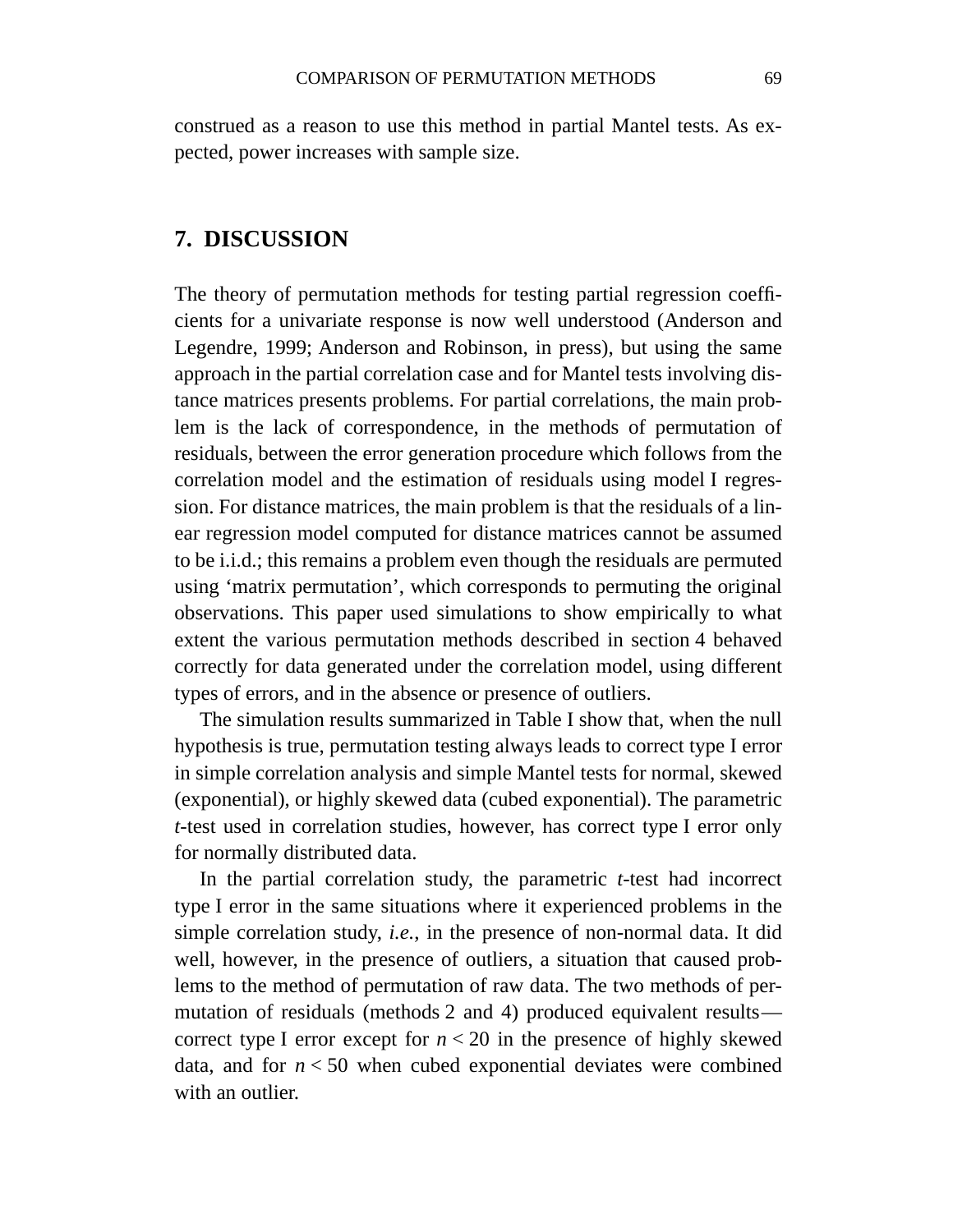#### 70 P. LEGENDRE

Although method 3 (correlate residualized  $\mathbf{x}_1$  to residualized  $\mathbf{x}_2$ ) had originally been proposed, in the context of multiple regression, as equivalent to method 2 but computationally simpler (Kennedy 1995), it actually has inflated type I error, especially for small sample sizes. According to Anderson and Legendre (1999), the reason for this anomaly, which will also be found in the partial Mantel study (below), is that method 3 explicitly removes the effect of  $\mathbf{x}_3$  by initial regressions of  $\mathbf{x}_1$  and  $\mathbf{x}_2$  on  $\mathbf{x}_3$ . The relationship between  $\mathbf{x}_3$  and each of the residualized variables is (erroneously) assumed to remain zero during the permutations; this would only be correct if *n* were infinite. Method 2, on the contrary, recognizes that a small non-zero correlation may appear between permuted residualized **x**<sup>1</sup> and **x**3, due to the finite sample size, and it takes it into account during estimation. Anderson and Robinson (in press) showed that although the difference between methods 2 and 3 disappears asymptotically, *r* 2 for method 3 is consistently smaller than or equal to  $r^2$  for method 2 under permutation, so that the observed values  $r^2$  appear more extreme more often for method 3 than for method 2 when compared to the permuted values, resulting in probabilities which are too small and thus inflating type I error. A numerical example is presented by Legendre (in preparation). It follows that method 3 should never be used.

The conclusions of the partial Mantel study are essentially the same, except for the fact that permutation of the residuals of a full model (method 4) had slightly inflated type I error for  $n < 40$ , even with normal error, a case where the permutation of residuals of a null model (method 2) had correct type I error.

The study leads to the following recommendations to users concerning testing procedures that seem appropriate for partial correlation analysis and partial Mantel tests:

**•** In partial correlation analysis (original variables), all testing procedures except method 3 can be used most of the time. The parametric *t*-test should not be used with highly skewed data. Permutation of the raw data should be avoided only when highly skewed data are combined with outliers in  $\mathbf{x}_3$ . The methods of permutation of residuals, which are known to only have asymptotically exact significance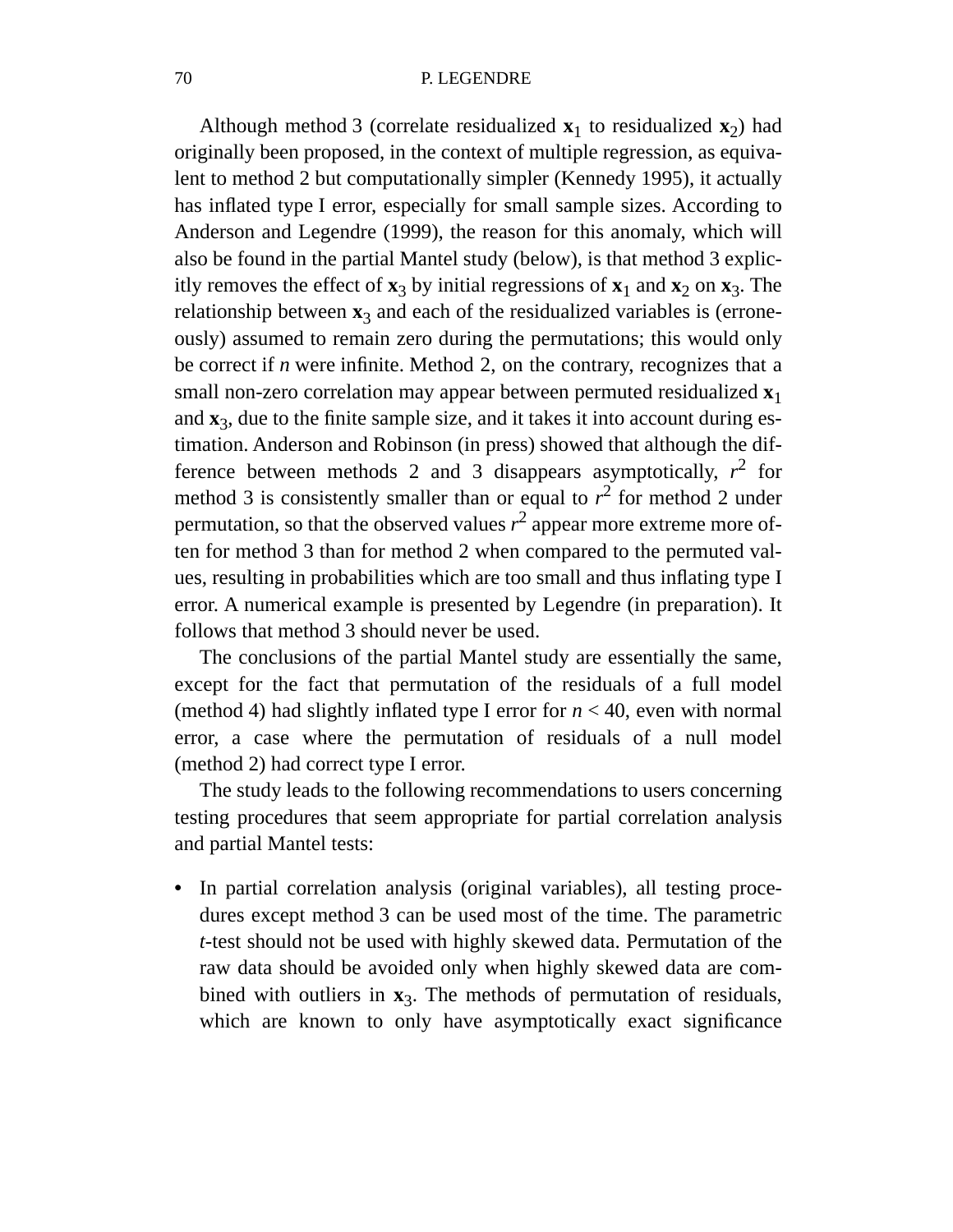levels, should not be used when highly skewed data are combined with small sample size (*n* < 20); *very* highly skewed data (cubed exponential deviates) were used in the simulations. Highly skewed data can be detected by looking at frequency histograms, examining the skewness parameter of the distribution, and/or performing tests of normality on the three data vectors.

- In partial Mantel tests (distance matrices), method 2 (permute residuals of null model) can always be used, except when highly skewed data are combined with small sample size  $(n < 20)$ , or  $n < 50$  in the presence of outliers). For distance matrices computed using functions other than the Euclidean distance, highly skewed data can be detected by examining ordination diagrams obtained for each distance matrix, using the method of principal coordinate analysis (Gower, 1966); examining the distribution and skewness parameter of each individual ordination axis; and/or performing tests of multivariate normality on principal coordinates computed for the three distance matrices. Permutation of the raw data can be used with normal or highly skewed data in the absence of extreme outliers. Method 4 (permute residuals of full model) can only be used safely with medium to large sample sizes  $(n>40)$ .
- With small sample sizes, one should carefully examine the data before partial correlation or partial Mantel analysis. For highly skewed data, permutation of the raw data has correct type I error in the absence of outliers (Fig. 3). When highly skewed data are combined with outliers in  $\mathbf{x}_3$  or **C** (Fig. 5), it is recommended to use the permutation of raw data in partial correlation analysis or partial Mantel tests, for the following reasons: (1) with one-tailed tests, the results are conservative; so, one is less likely to incorrectly reject  $H_0$ ; (2) with two-tailed tests, permutation of the raw data has the least amount of inflation of type I error of all the testing procedures investigated in this study; this effect can be compensated by using a conservative significance level, *e.g.*,  $\alpha$  = 0.01 instead of 0.05. Outliers can be detected by examining frequency distributions or multivariate ordination diagrams, or by cluster analysis.
- Method 3 (correlate residualized  $\mathbf{x}_1$  or **A** to residualized  $\mathbf{x}_2$  or **B**) should never be used.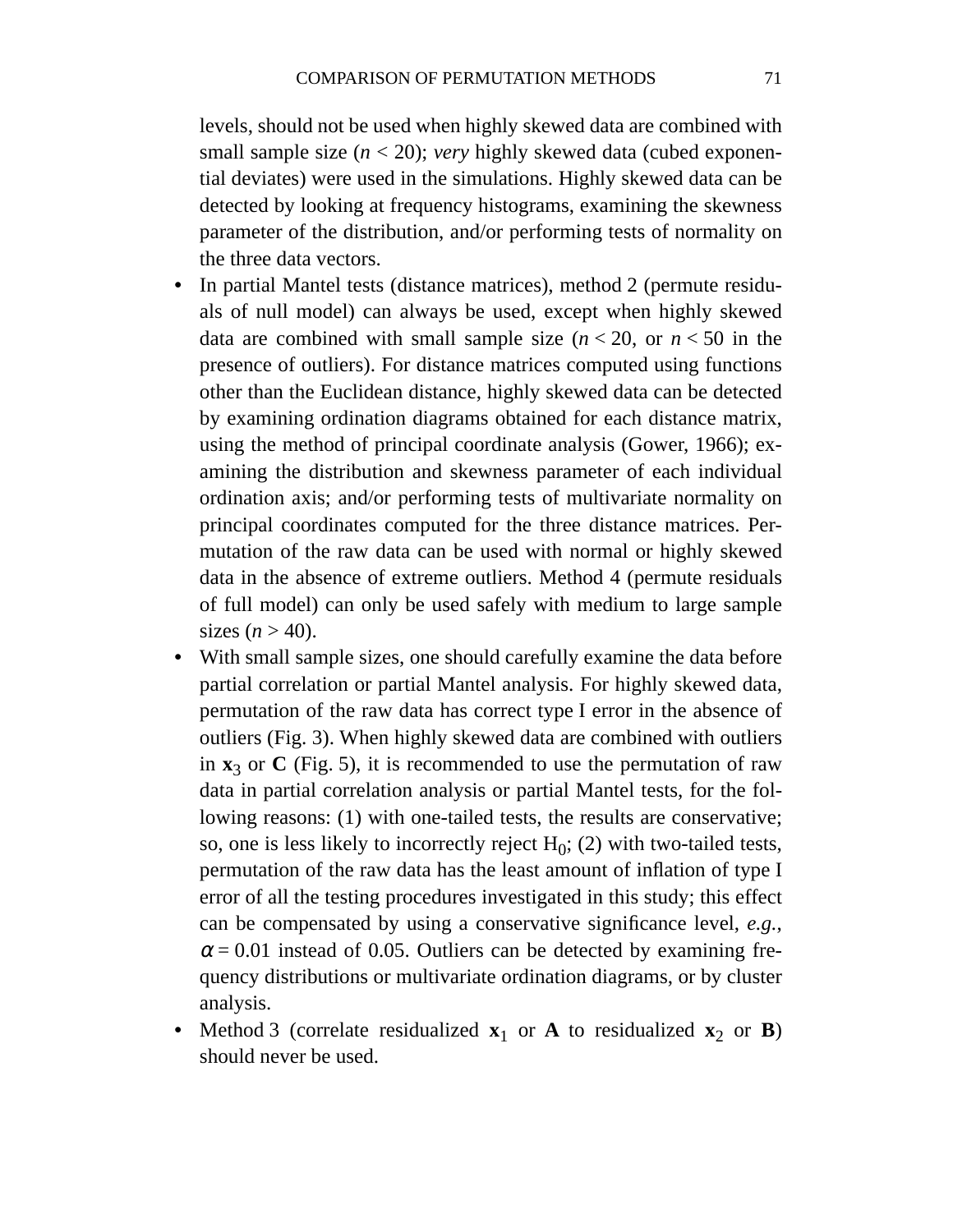#### 72 P. LEGENDRE

The above recommendations depend to a large extent on the arbitrary decisions that were made about the simulation programme (*e.g.*, normal and highly skewed data, with or without an outlier). Simulations carried out using other types of data (*e.g.*, with many tied values) could lead to complementary recommendations.

## *Acknowledgments*

I am most thankful to M. J. Anderson for comments on the penultimate version of the manuscript, and to an anonymous reviewer for pertinent suggestions. This work was supported by NSERC grants OGP0007738 and EQP0196089 to P. Legendre.

# *References*

- Anderson, M. J. and Legendre, P. (1999) An empirical comparison of permutation methods for tests of partial regression coefficients in a linear model, *J. Statist. Comput. Simulation*, **62**, 271 – 303.
- Anderson, M. J. and Robinson, J., Permutation tests for linear models, *Aust. N. Z. J. Stat.* (in press).
- Anselin, L. (1995) Local indicators of spatial association LISA, *Geogr. Anal.*, **27**,  $93 - 115$ .
- Cohen, J. (1988) *Statistical Power Analysis for the Behavioral Sciences* (Second Edition). Hillsdale, New Jersey: Lawrence Erlbaum Assoc.
- Dietz, E. J. (1983) Permutation tests for association between two distance matrices, *Syst. Zool.*, **32**, 21 – 26.
- Dutilleul, P., Stockwell, J. D., Frigon, D. and Legendre, P. (2000) The Mantel-Pearson paradox: statistical considerations and ecological implications, *J. Agric. Biol. Environ. Stat.*, **5**(2), 131 – 150.
- Edgington, E. S. (1995) *Randomization Tests* (Third Edition). New York: Marcel Dekker.
- Freedman, D. and Lane, D. (1983) A nonstochastic interpretation of reported significance levels, *J. Bus. Econ. Statist.*, **1**, 292 – 298.
- Furnas, G. W. (1984) The generation of random, binary unordered trees, *J. Classif.*, **1**, 187 – 233.
- Gower, J. C. (1966) Some distance properties of latent root and vector methods used in multivariate analysis, *Biometrika*, **53**, 325 – 338.
- Gower, J. C. and Legendre, P. (1986) Metric and Euclidean properties of dissimilarity coefficients, *J. Classif.*, **3**, 5 – 48.
- Hall, P. and Titterington, D. M. (1989) The effect of simulation order on level accuracy and power of Monte Carlo tests, *J. R. Statist. Soc. B*, **51**, 459 – 467.
- Hope, A. C. A. (1968) A simplified Monte Carlo test procedure, *J. R. Statist. Soc. B*, **50**, 35 – 45.
- Hubert, L. J. and Golledge, R. G. (1981) A heuristic method for the comparison of related structures, *J. Math. Psychol.*, **23**, 214 – 226.
- Kennedy, P. E. (1995) Randomization tests in econometrics, *J. Bus. Econ. Statist.*, **13**,  $85 - 94.$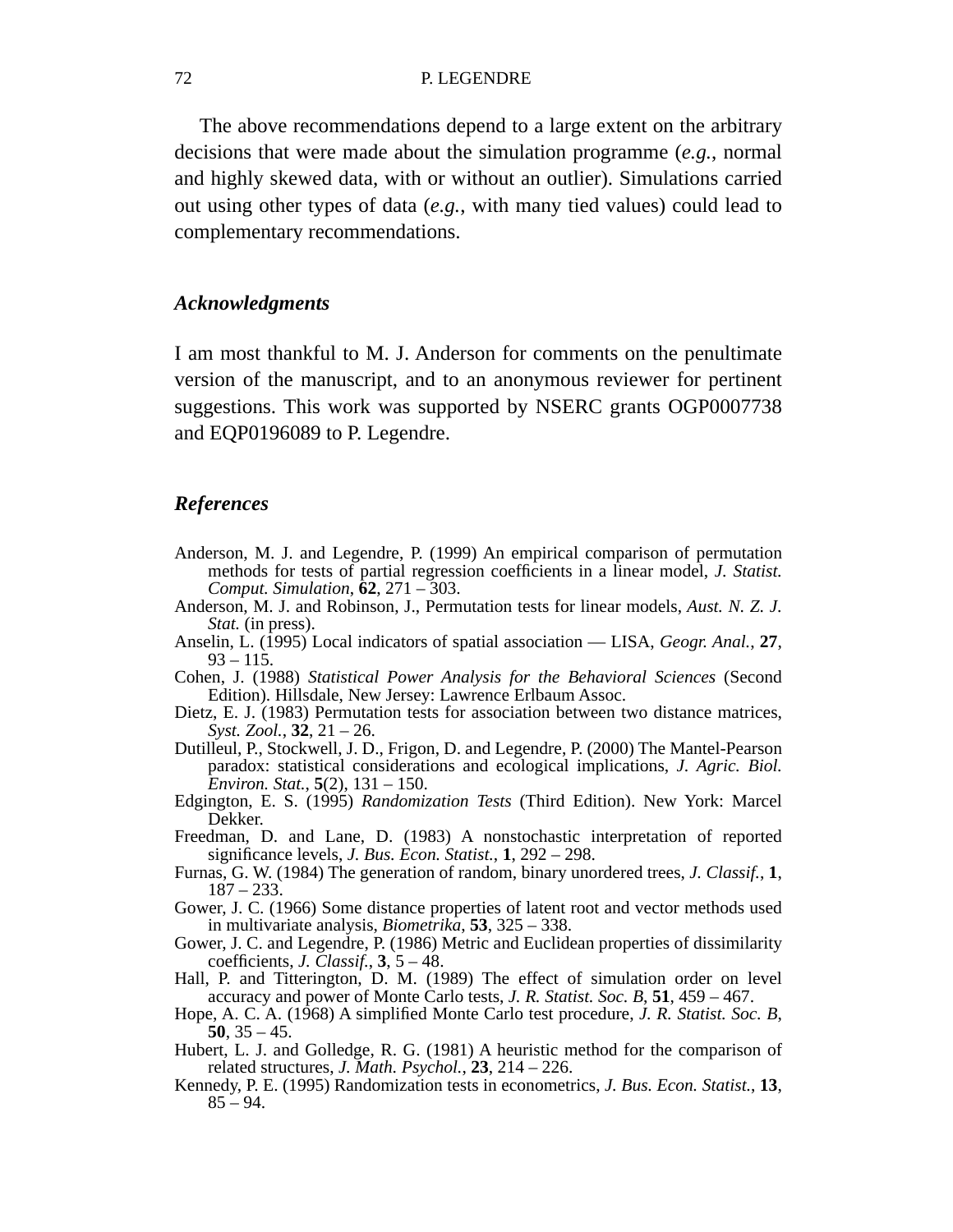- Krackhardt, D. (1988) Predicting with networks: nonparametric multiple regression analysis of dyadic data, *Soc. Networks*, **10**, 359 – 381.
- Legendre, P. Permutation methods for partial Mantel tests: practical aspects (in preparation).
- Legendre, P., Lapointe, F.-J. and Casgrain, P. (1994) Modeling brain evolution from behavior: a permutational regression approach, *Evolution*, **48**, 1487 – 1499.
- Legendre, P. and Legendre, L. (1998) *Numerical Ecology* (Second English Edition). Amsterdam: Elsevier Science B.V.
- Legendre, P. and Troussellier, M. (1988) Aquatic heterotrophic bacteria: modeling in the presence of spatial autocorrelation, *Limnol. Oceanogr.*, **33**, 1055 – 1067.
- Manly, B. J. F. (1986) Randomization and regression methods for testing for associations with geographical, environmental and biological distances between populations, *Res. Popul. Ecol.*, **28**, 201 – 218.
- Manly, B. J. F. (1997) *Randomization, Bootstrap and Monte Carlo Methods in Biology* (Second Edition). London: Chapman and Hall.
- Mantel, N. (1967) The detection of disease clustering and a generalized regression approach, *Cancer Res.*, **27**, 209 – 220.
- Mantel, N. and Valand, R. S. (1970) A technique of nonparametric multivariate analysis, *Biometrics*, **26**, 547 – 558.
- Smouse, P. E., Long, J. C. and Sokal, R. R. (1986) Multiple regression and correlation extensions of the Mantel test of matrix correspondence, *Syst. Zool.*, **35**, 627–632.
- Sokal, R. R. and Rohlf, F. J. (1995) *Biometry The Principles and Practice of Statistics in Biological Research* (Third Edition). New York: W. H. Freeman.
- ter Braak, C. J. F. (1990) *Update Notes: CANOCO version 3.10.* Wageningen, The Netherlands: Agricultural Mathematics Group.
- ter Braak, C. J. F. (1992) Permutation versus bootstrap significance tests in multiple regression and ANOVA. In: *Bootstrapping and Related Techniques* (Eds., Jöckel, K.-H., Rothe, G. and Sendler, W.), pp. 79 – 86, Berlin: Springer-Verlag.
- ter Braak, C. J. F. and Smilauer, P. (1998) *CANOCO Reference Manual and User's Guide to Canoco for Windows: Software for Canonical Community Ordination (version 4).* Ithaca, New York: Microcomputer Power.